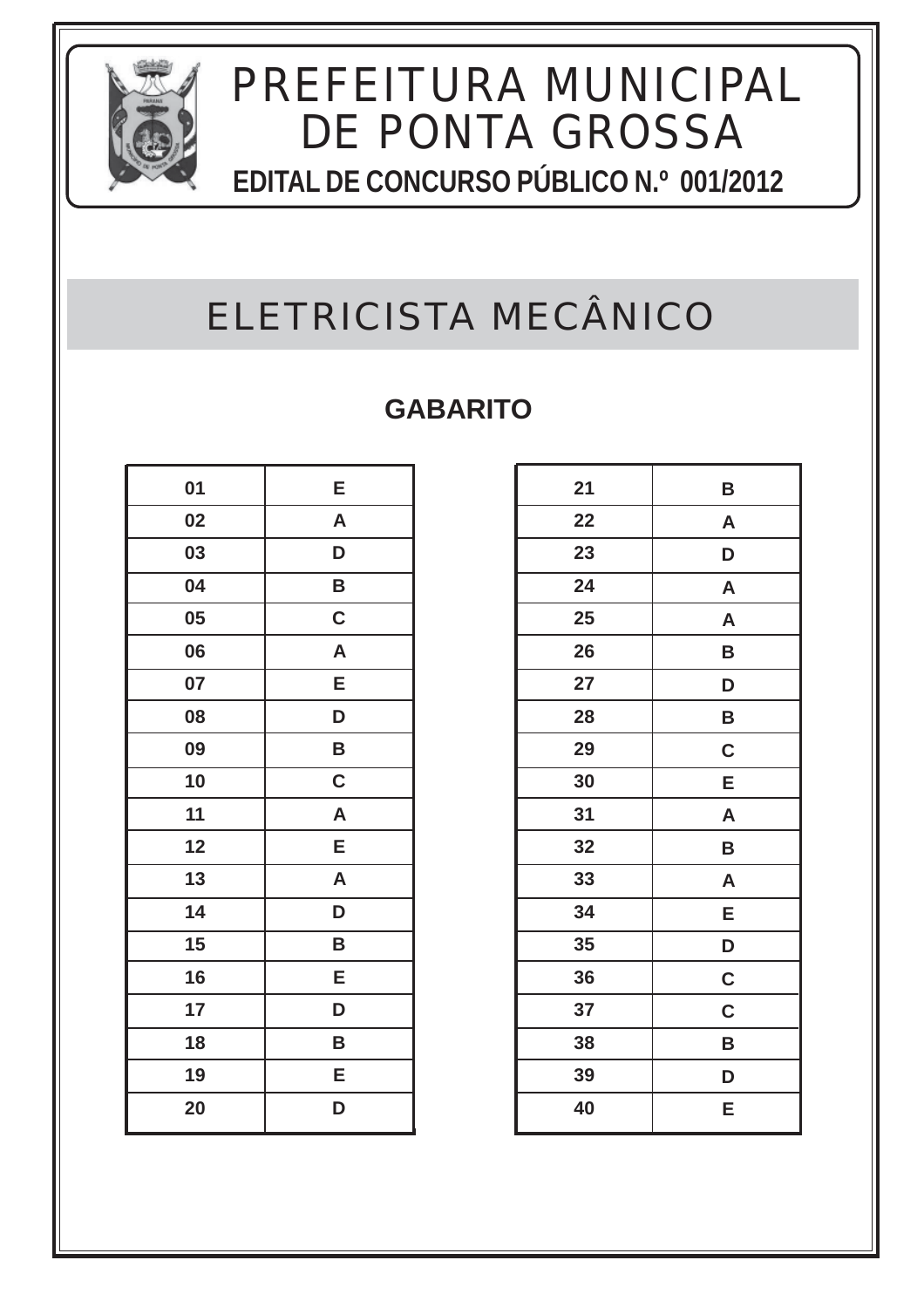

# AUXILIAR EM SAÚDE BUCAL

#### **GABARITO**

| 01 | E            |
|----|--------------|
| 02 | D            |
| 03 | $\mathbf C$  |
| 04 | $\mathsf{A}$ |
| 05 | B            |
| 06 | B            |
| 07 | $\mathbf C$  |
| 08 | D            |
| 09 | $\mathsf{A}$ |
| 10 | E            |
| 11 | $\mathbf C$  |
| 12 | $\mathbf C$  |
| 13 | $\mathsf{A}$ |
| 14 | E            |
| 15 | B            |
| 16 | $\mathbf C$  |
| 17 | D            |
| 18 | $\mathbf C$  |
| 19 | D            |
| 20 | A            |

| 21 | Е                         |
|----|---------------------------|
| 22 | $\star$                   |
| 23 | $\mathbf C$               |
| 24 | $\overline{\mathsf{c}}$   |
| 25 | B                         |
| 26 | D                         |
| 27 | A                         |
| 28 | $\boldsymbol{\mathsf{A}}$ |
| 29 | B                         |
| 30 | E                         |
| 31 | E                         |
| 32 | E                         |
| 33 | B                         |
| 34 | C                         |
| 35 | D                         |
| 36 | D                         |
| 37 | C                         |
| 38 | D                         |
| 39 | B                         |
| 40 | D                         |
|    |                           |

A questão com asterisco foi anulada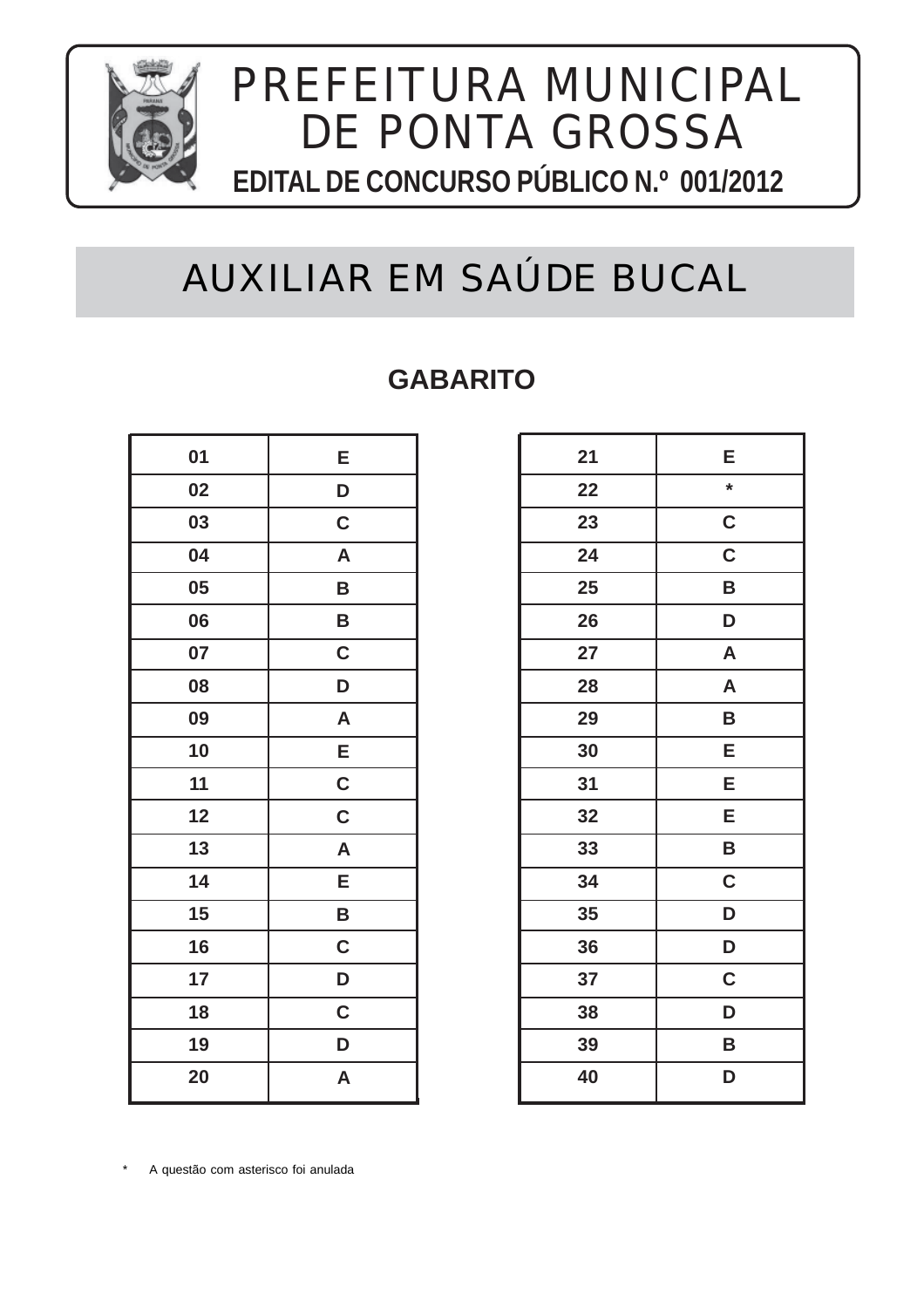

### BIBLIOTECÁRIO

| 01 | B            |
|----|--------------|
| 02 | $\mathsf{A}$ |
| 03 | E            |
| 04 | $\mathbf C$  |
| 05 | D            |
| 06 | $\mathbf C$  |
| 07 | D            |
| 08 | A            |
| 09 | B            |
| 10 | Е            |
| 11 | B            |
| 12 | D            |
| 13 | $\mathbf C$  |
| 14 | D            |
| 15 | $\mathsf{A}$ |
| 16 | A            |
| 17 | B            |
| 18 | $\mathbf C$  |
| 19 | E            |
| 20 | $\mathbf C$  |

| 21 | D                       |
|----|-------------------------|
| 22 | A                       |
| 23 | $\mathsf{A}$            |
| 24 | E                       |
| 25 | $\mathbf C$             |
| 26 | E                       |
| 27 | E                       |
| 28 | A                       |
| 29 | D                       |
| 30 | E                       |
| 31 | B                       |
| 32 | B                       |
| 33 | A                       |
| 34 | D                       |
| 35 | $\overline{\mathbf{c}}$ |
| 36 | D                       |
| 37 | C                       |
| 38 | D                       |
| 39 | A                       |
| 40 | D                       |
|    |                         |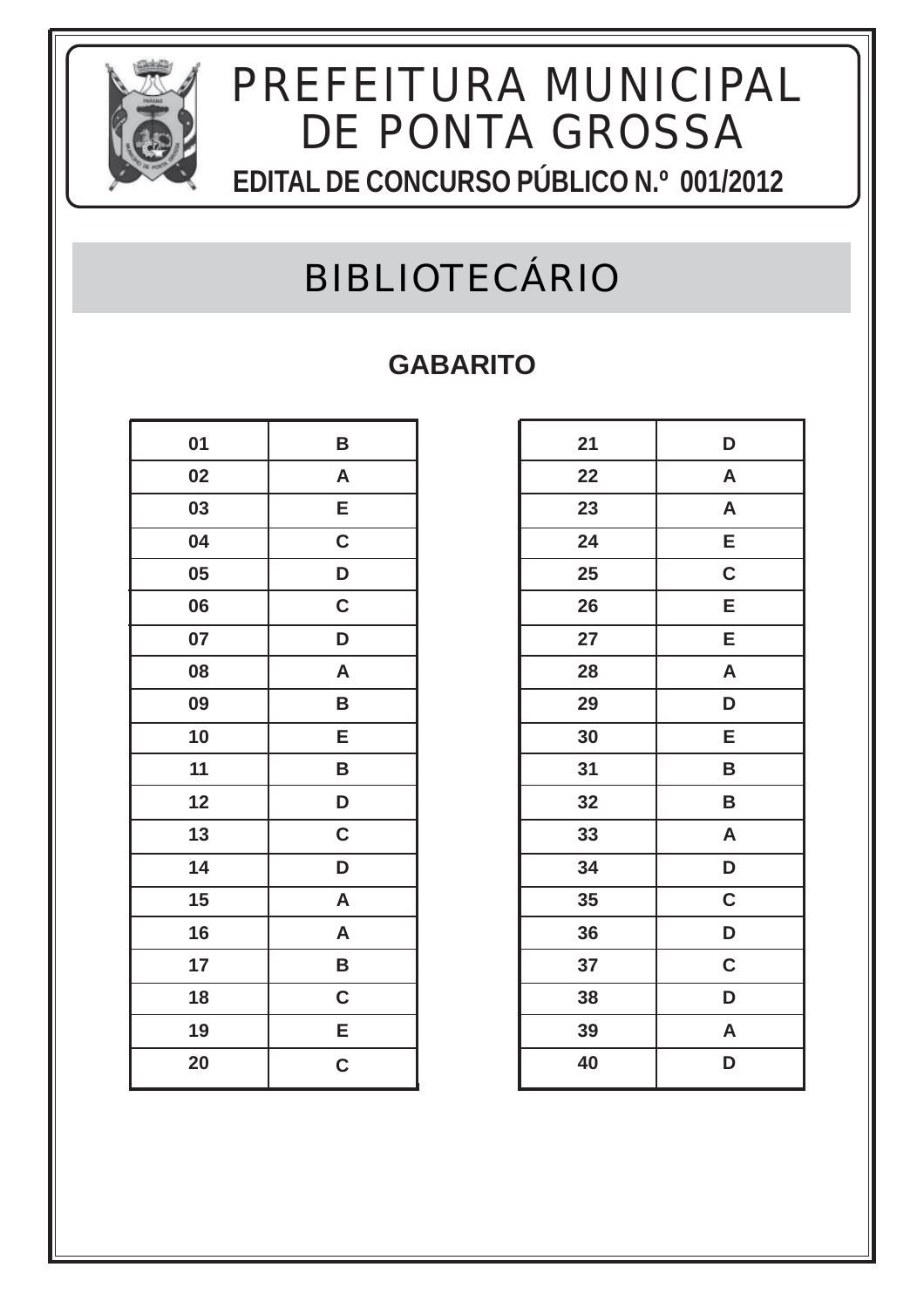

### CALCETEIRO

| 01 | E            |
|----|--------------|
| 02 | $\mathsf{A}$ |
| 03 | D            |
| 04 | B            |
| 05 | $\mathbf C$  |
| 06 | $\mathsf{A}$ |
| 07 | E            |
| 08 | D            |
| 09 | B            |
| 10 | C            |
| 11 | A            |
| 12 | E            |
| 13 | A            |
| 14 | D            |
| 15 | B            |
| 16 | E            |
| 17 | D            |
| 18 | B            |
| 19 | E            |
| 20 | D            |

| 21 | B            |
|----|--------------|
| 22 | A            |
| 23 | D            |
| 24 | $\mathsf{A}$ |
| 25 | A            |
| 26 | B            |
| 27 | D            |
| 28 | B            |
| 29 | $\mathbf C$  |
| 30 | E            |
| 31 | $\mathsf{A}$ |
| 32 | B            |
| 33 | A            |
| 34 | E            |
| 35 | D            |
| 36 | $\mathbf C$  |
| 37 | $\mathbf C$  |
| 38 | B            |
| 39 | D            |
| 40 | Е            |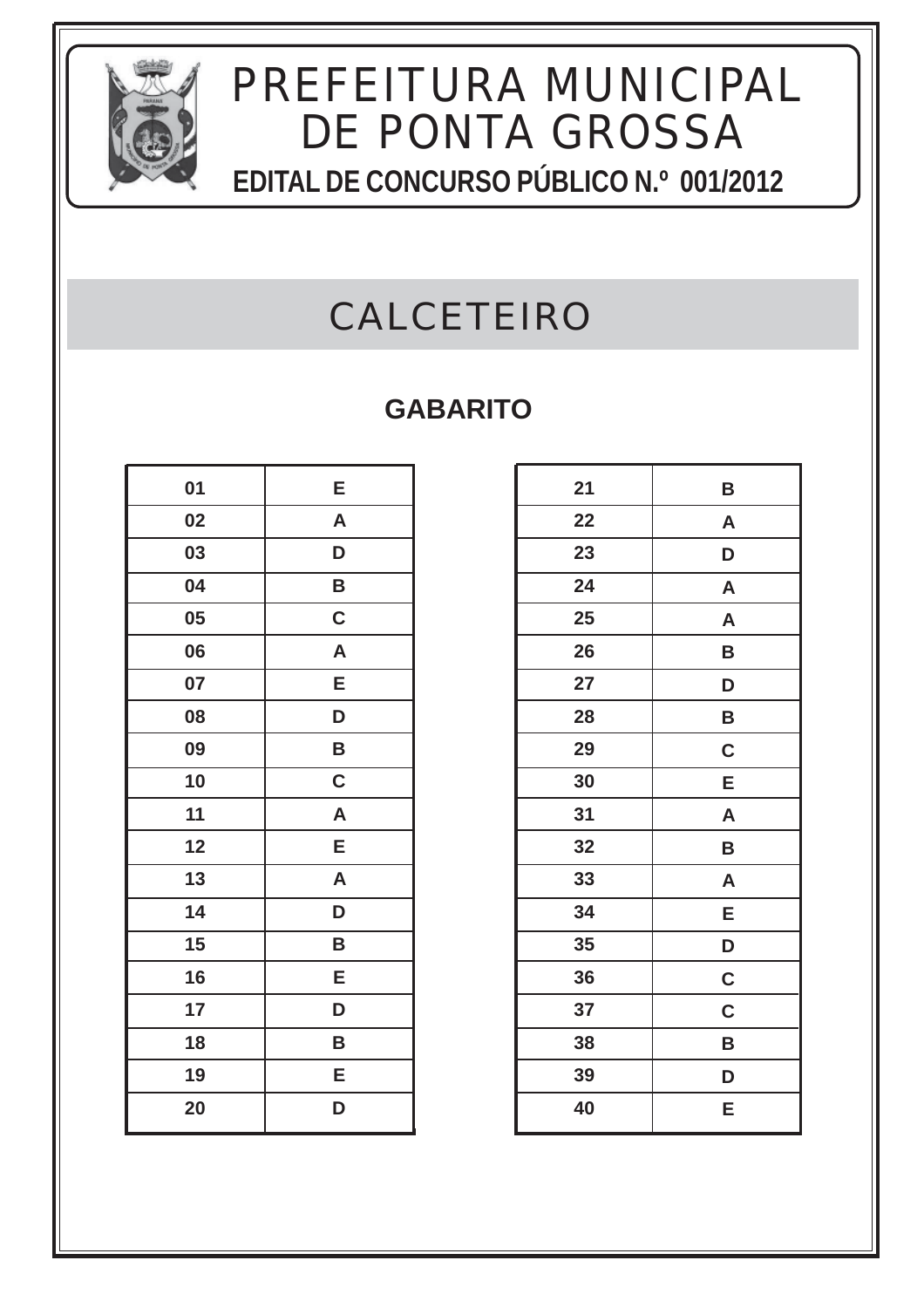

### CARPINTEIRO

| 01 | Е            |
|----|--------------|
| 02 | A            |
| 03 | D            |
| 04 | B            |
| 05 | $\mathbf C$  |
| 06 | $\mathsf{A}$ |
| 07 | E            |
| 08 | D            |
| 09 | B            |
| 10 | $\mathbf C$  |
| 11 | A            |
| 12 | E            |
| 13 | A            |
| 14 | D            |
| 15 | B            |
| 16 | E            |
| 17 | D            |
| 18 | B            |
| 19 | E            |
| 20 | D            |

| 21 | B            |
|----|--------------|
| 22 | A            |
| 23 | D            |
| 24 | $\mathsf{A}$ |
| 25 | A            |
| 26 | B            |
| 27 | D            |
| 28 | B            |
| 29 | $\mathbf C$  |
| 30 | E            |
| 31 | $\mathsf{A}$ |
| 32 | B            |
| 33 | A            |
| 34 | E            |
| 35 | D            |
| 36 | $\mathbf C$  |
| 37 | $\mathbf C$  |
| 38 | B            |
| 39 | D            |
| 40 | Е            |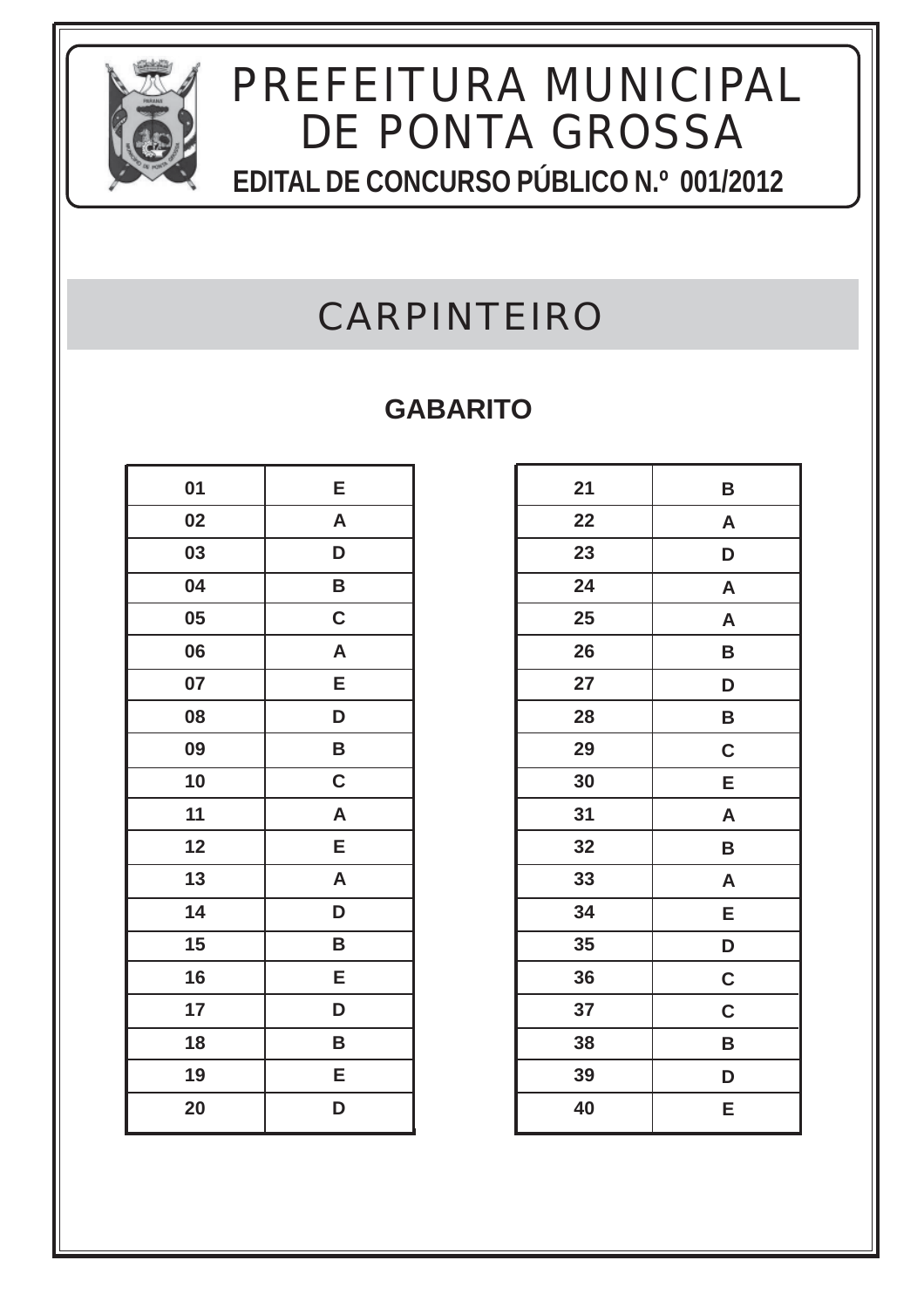

### ELETRICISTA

| 01 | E                       |
|----|-------------------------|
| 02 | $\overline{\mathsf{A}}$ |
| 03 | D                       |
| 04 | B                       |
| 05 | $\mathbf C$             |
| 06 | $\mathsf{A}$            |
| 07 | Е                       |
| 08 | D                       |
| 09 | B                       |
| 10 | $\mathbf C$             |
| 11 | A                       |
| 12 | E                       |
| 13 | $\mathsf{A}$            |
| 14 | D                       |
| 15 | B                       |
| 16 | E                       |
| 17 | D                       |
| 18 | B                       |
| 19 | E                       |
| 20 | D                       |

| 21 | B                         |
|----|---------------------------|
| 22 | $\boldsymbol{\mathsf{A}}$ |
| 23 | D                         |
| 24 | $\mathsf{A}$              |
| 25 | A                         |
| 26 | B                         |
| 27 | D                         |
| 28 | B                         |
| 29 | $\mathbf C$               |
| 30 | E                         |
| 31 | A                         |
| 32 | B                         |
| 33 | A                         |
| 34 | E                         |
| 35 | D                         |
| 36 | $\mathbf C$               |
| 37 | $\mathbf C$               |
| 38 | B                         |
| 39 | D                         |
| 40 | E                         |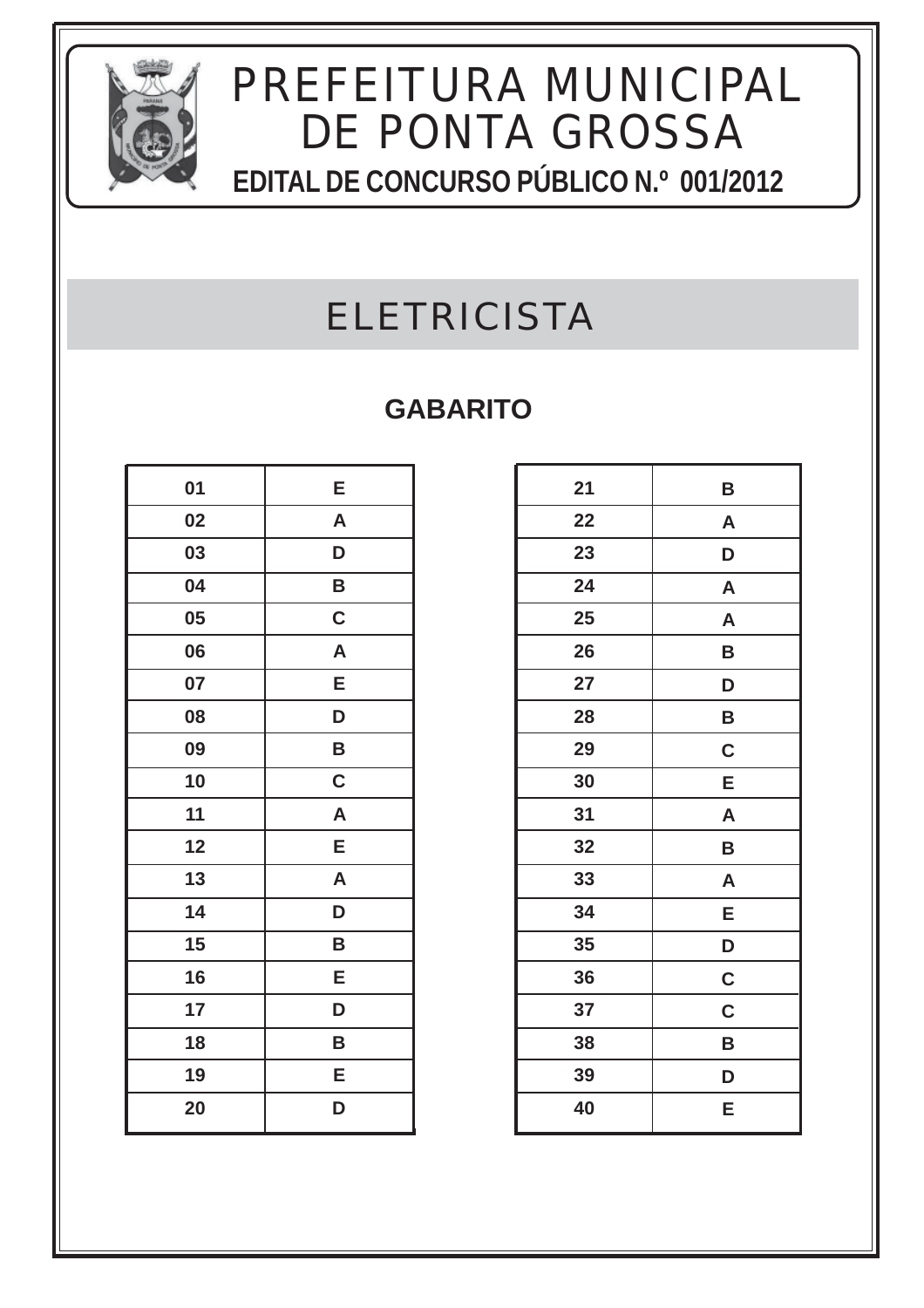

### ENCANADOR

| 01 | Е            |
|----|--------------|
| 02 | A            |
| 03 | D            |
| 04 | B            |
| 05 | $\mathbf C$  |
| 06 | A            |
| 07 | Е            |
| 08 | D            |
| 09 | B            |
| 10 | $\mathbf C$  |
| 11 | A            |
| 12 | E            |
| 13 | $\mathsf{A}$ |
| 14 | D            |
| 15 | B            |
| 16 | E            |
| 17 | D            |
| 18 | B            |
| 19 | E            |
| 20 | D            |

| 21 | B            |
|----|--------------|
| 22 | A            |
| 23 | D            |
| 24 | $\mathsf{A}$ |
| 25 | A            |
| 26 | B            |
| 27 | D            |
| 28 | B            |
| 29 | $\mathbf C$  |
| 30 | E            |
| 31 | $\mathsf{A}$ |
| 32 | B            |
| 33 | A            |
| 34 | E            |
| 35 | D            |
| 36 | $\mathbf C$  |
| 37 | $\mathbf C$  |
| 38 | B            |
| 39 | D            |
| 40 | Е            |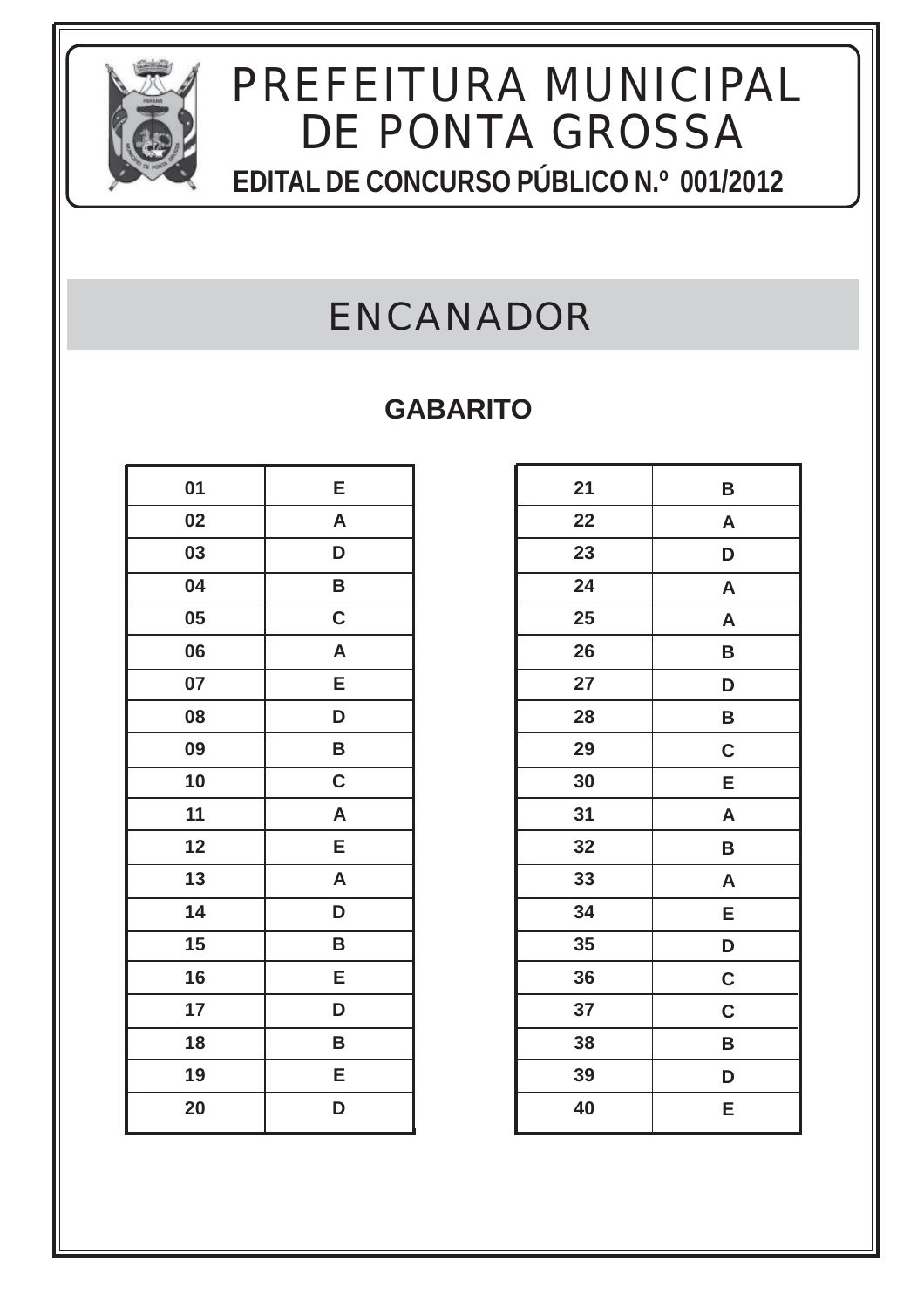

### LATOEIRO

| 01 | E            |
|----|--------------|
| 02 | A            |
| 03 | D            |
| 04 | B            |
| 05 | $\mathbf C$  |
| 06 | $\mathsf{A}$ |
| 07 | Е            |
| 08 | D            |
| 09 | B            |
| 10 | $\mathbf C$  |
| 11 | A            |
| 12 | E            |
| 13 | A            |
| 14 | D            |
| 15 | B            |
| 16 | Е            |
| 17 | D            |
| 18 | B            |
| 19 | Е            |
| 20 | D            |

| 21 | B            |
|----|--------------|
| 22 | A            |
| 23 | D            |
| 24 | $\mathsf{A}$ |
| 25 | $\mathsf{A}$ |
| 26 | B            |
| 27 | D            |
| 28 | B            |
| 29 | $\mathbf C$  |
| 30 | E            |
| 31 | A            |
| 32 | B            |
| 33 | A            |
| 34 | E            |
| 35 | D            |
| 36 | $\mathbf C$  |
| 37 | $\mathbf C$  |
| 38 | B            |
| 39 | D            |
| 40 | Ε            |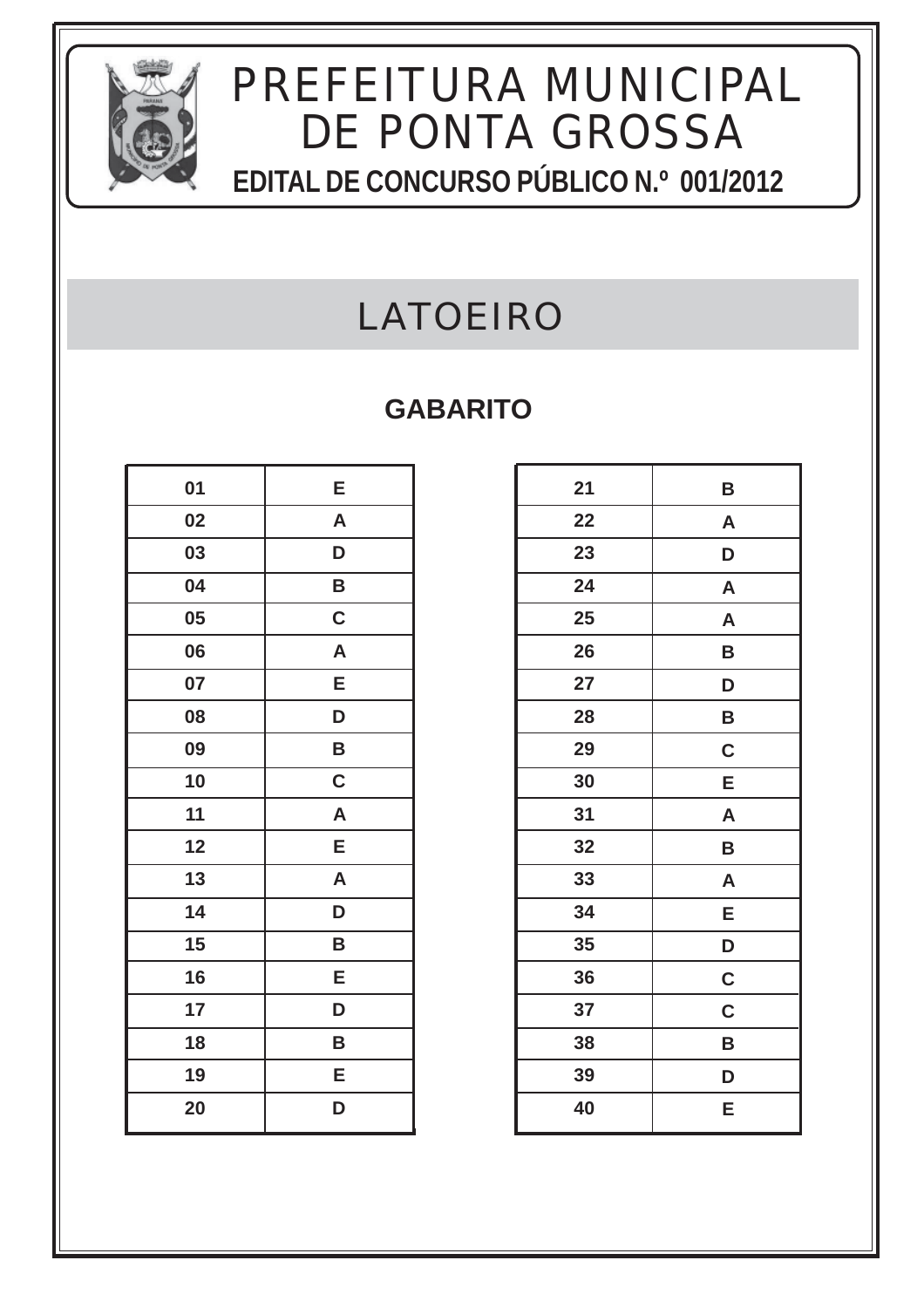

### MARCENEIRO

| 01 | Е            |
|----|--------------|
| 02 | A            |
| 03 | D            |
| 04 | B            |
| 05 | $\mathbf C$  |
| 06 | $\mathsf{A}$ |
| 07 | E            |
| 08 | D            |
| 09 | B            |
| 10 | $\mathbf C$  |
| 11 | A            |
| 12 | E            |
| 13 | A            |
| 14 | D            |
| 15 | B            |
| 16 | E            |
| 17 | D            |
| 18 | B            |
| 19 | E            |
| 20 | D            |

| 21 | B                         |
|----|---------------------------|
| 22 | $\boldsymbol{\mathsf{A}}$ |
| 23 | D                         |
| 24 | A                         |
| 25 | A                         |
| 26 | B                         |
| 27 | D                         |
| 28 | B                         |
| 29 | $\mathbf C$               |
| 30 | E                         |
| 31 | A                         |
| 32 | B                         |
| 33 | A                         |
| 34 | E                         |
| 35 | D                         |
| 36 | $\mathbf C$               |
| 37 | $\mathbf C$               |
| 38 | B                         |
| 39 | D                         |
| 40 | Ε                         |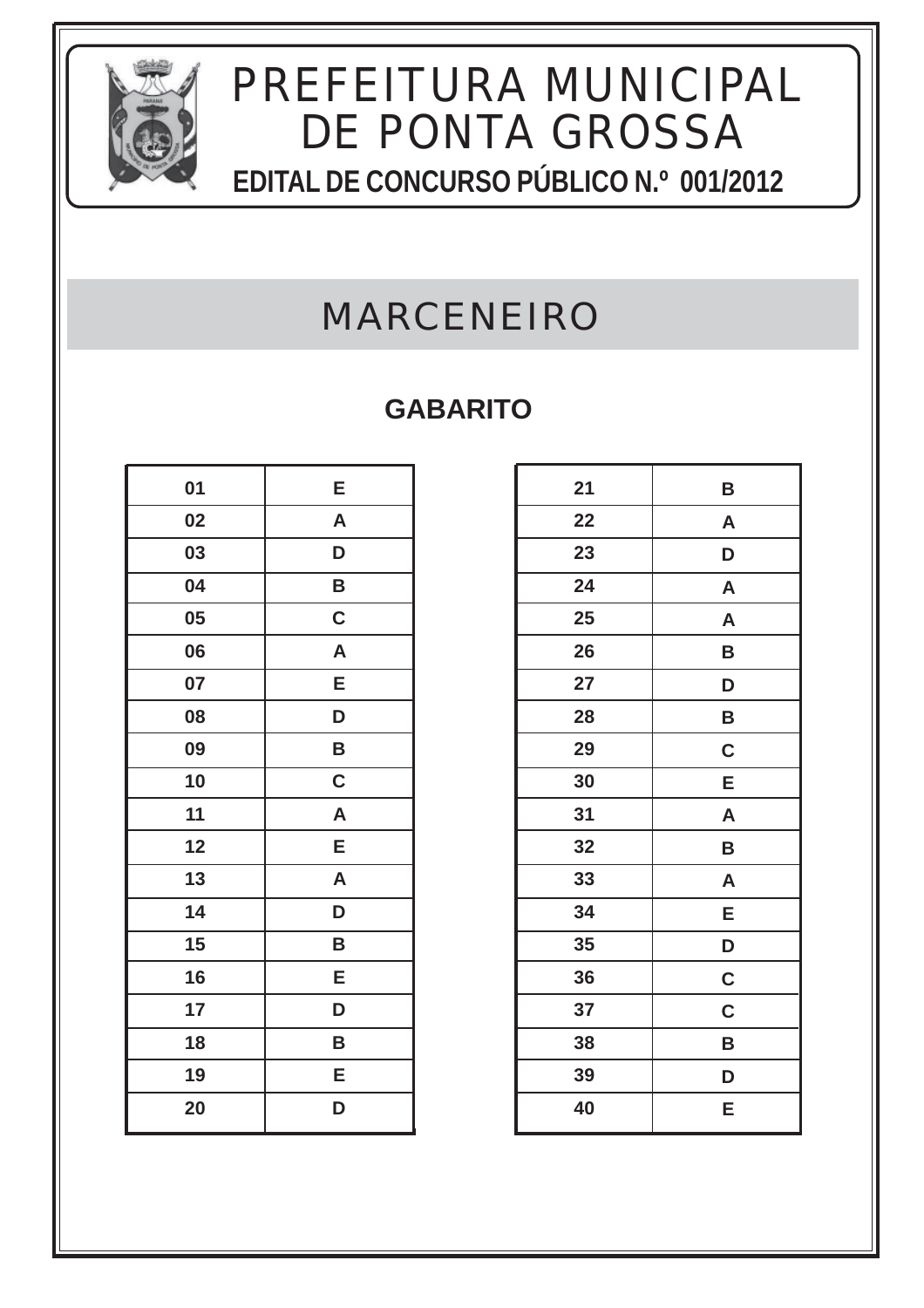

### MÉDICO DA FAMÍLIA I

| 01 | Е                       |
|----|-------------------------|
| 02 | D                       |
| 03 | B                       |
| 04 | D                       |
| 05 | A                       |
| 06 | $\overline{\mathsf{A}}$ |
| 07 | $\mathbf C$             |
| 08 | B                       |
| 09 | E                       |
| 10 | D                       |
| 11 | D                       |
| 12 | Е                       |
| 13 | $\overline{\mathsf{A}}$ |
| 14 | B                       |
| 15 | $\mathbf C$             |
| 16 | $\mathbf C$             |
| 17 | $\mathbf C$             |
| 18 | D                       |
| 19 | B                       |
| 20 | A                       |

| 21 | D              |
|----|----------------|
| 22 | A              |
| 23 | D              |
| 24 | B              |
| 25 | $\mathbf C$    |
| 26 | E              |
| 27 | A              |
| 28 | A              |
| 29 | A              |
| 30 | $\mathbf C$    |
| 31 | $\overline{c}$ |
| 32 | $\mathbf C$    |
| 33 | E              |
| 34 | D              |
| 35 | B              |
| 36 | В              |
| 37 | B              |
| 38 | D              |
| 39 | E              |
| 40 | E              |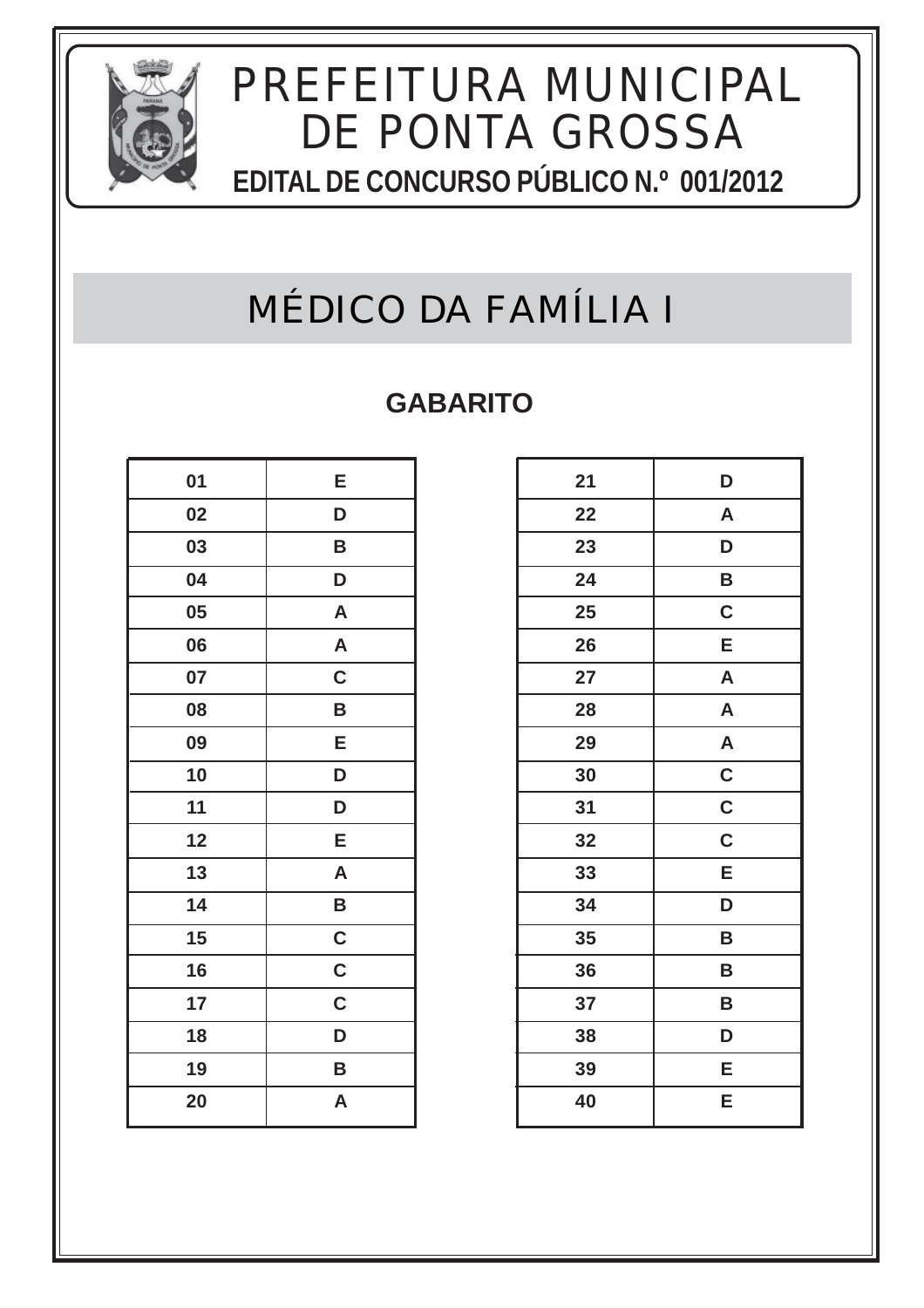

### MÉDICO ESPECIALISTA – ORTOPEDISTA

| 01 | E                       |
|----|-------------------------|
| 02 | D                       |
| 03 | B                       |
| 04 | D                       |
| 05 | A                       |
| 06 | A                       |
| 07 | $\mathbf C$             |
| 08 | B                       |
| 09 | E                       |
| 10 | D                       |
| 11 | D                       |
| 12 | Е                       |
| 13 | $\overline{\mathsf{A}}$ |
| 14 | B                       |
| 15 | $\mathbf C$             |
| 16 | $\mathbf C$             |
| 17 | $\mathbf C$             |
| 18 | D                       |
| 19 | B                       |
| 20 | A                       |

| 21 | E                       |
|----|-------------------------|
| 22 | $\overline{\mathsf{c}}$ |
| 23 | $\mathbf C$             |
| 24 | D                       |
| 25 | B                       |
| 26 | E                       |
| 27 | B                       |
| 28 | E                       |
| 29 | E                       |
| 30 | $\mathsf{A}$            |
| 31 | C                       |
| 32 | A                       |
| 33 | B                       |
| 34 | $\overline{\mathsf{E}}$ |
| 35 | $\mathbf C$             |
| 36 | A                       |
| 37 | $\overline{\mathsf{A}}$ |
| 38 | D                       |
| 39 | B                       |
| 40 | C                       |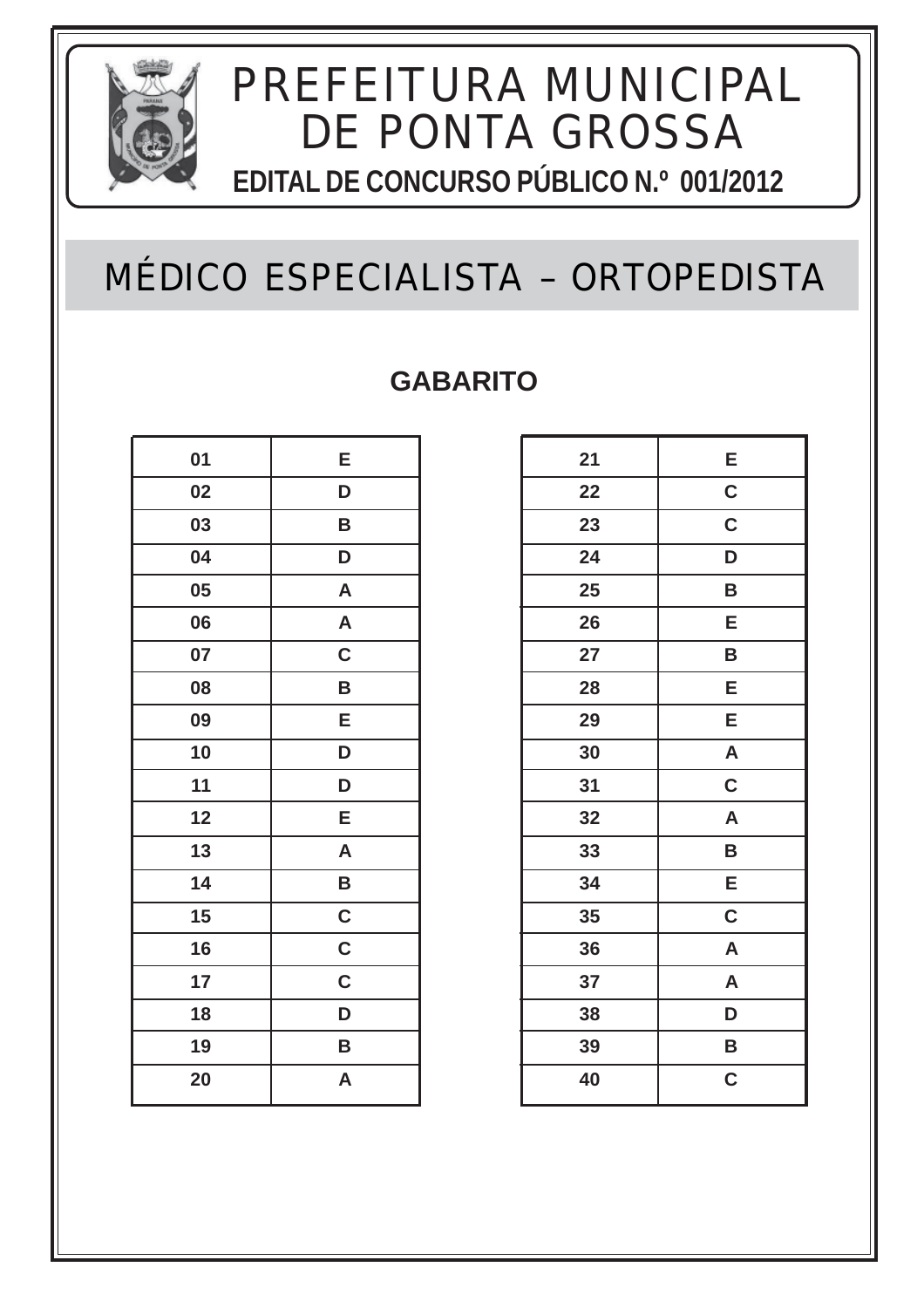

### MÉDICO ESPECIALISTA – PSIQUIATRA

| 01 | E                       |
|----|-------------------------|
| 02 | D                       |
| 03 | B                       |
| 04 | D                       |
| 05 | A                       |
| 06 | $\overline{\mathsf{A}}$ |
| 07 | $\mathbf C$             |
| 08 | B                       |
| 09 | E                       |
| 10 | D                       |
| 11 | D                       |
| 12 | E                       |
| 13 | A                       |
| 14 | B                       |
| 15 | $\mathbf C$             |
| 16 | $\mathbf C$             |
| 17 | $\mathbf C$             |
| 18 | D                       |
| 19 | B                       |
| 20 | A                       |

| 21 | D                       |
|----|-------------------------|
| 22 | E                       |
| 23 | B                       |
| 24 | B                       |
| 25 | $\overline{\mathsf{A}}$ |
| 26 | $\mathbf C$             |
| 27 | $\overline{\mathbf{C}}$ |
| 28 | E                       |
| 29 | $\mathsf{A}$            |
| 30 | $\mathbf C$             |
| 31 | $\mathsf{A}$            |
| 32 | B                       |
| 33 | B                       |
| 34 | D                       |
| 35 | D                       |
| 36 | A                       |
| 37 | E                       |
| 38 | C                       |
| 39 | D                       |
| 40 | A                       |
|    |                         |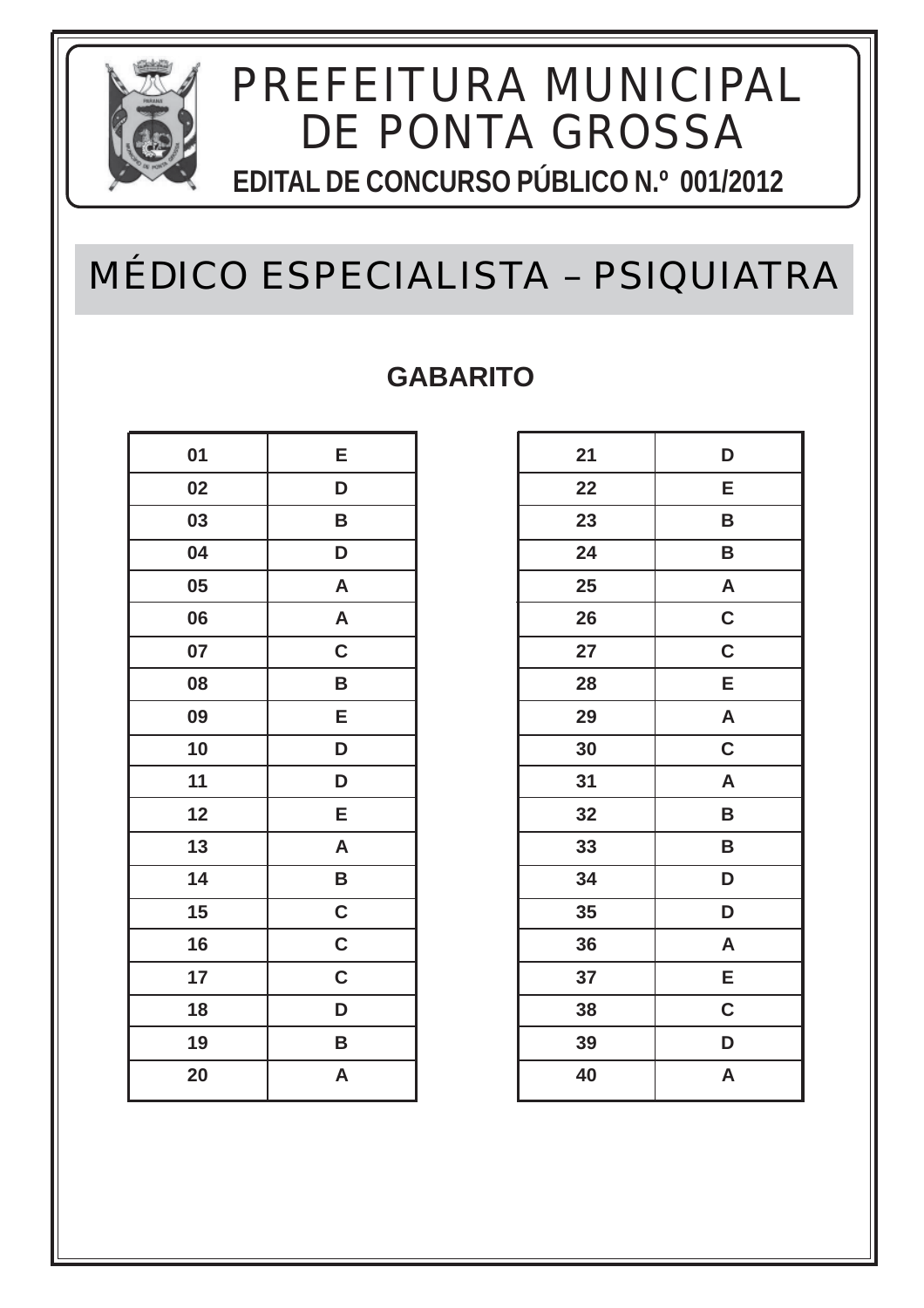

### MÉDICO RADIOLOGISTA II

| 01 | E           |
|----|-------------|
| 02 | D           |
| 03 | B           |
| 04 | D           |
| 05 | A           |
| 06 | A           |
| 07 | $\mathbf C$ |
| 08 | B           |
| 09 | E           |
| 10 | D           |
| 11 | D           |
| 12 | E           |
| 13 | A           |
| 14 | B           |
| 15 | $\mathbf C$ |
| 16 | $\mathbf C$ |
| 17 | $\mathbf C$ |
| 18 | D           |
| 19 | B           |
| 20 | A           |

| 21 | E                       |
|----|-------------------------|
| 22 | E                       |
| 23 | $\mathbf C$             |
| 24 | B                       |
| 25 | $\mathbf C$             |
| 26 | D                       |
| 27 | C                       |
| 28 | $\overline{\mathsf{A}}$ |
| 29 | D                       |
| 30 | B                       |
| 31 | D                       |
| 32 | A                       |
| 33 | B                       |
| 34 | B                       |
| 35 | D                       |
| 36 | E                       |
| 37 | E                       |
| 38 | A                       |
| 39 | B                       |
| 40 | D                       |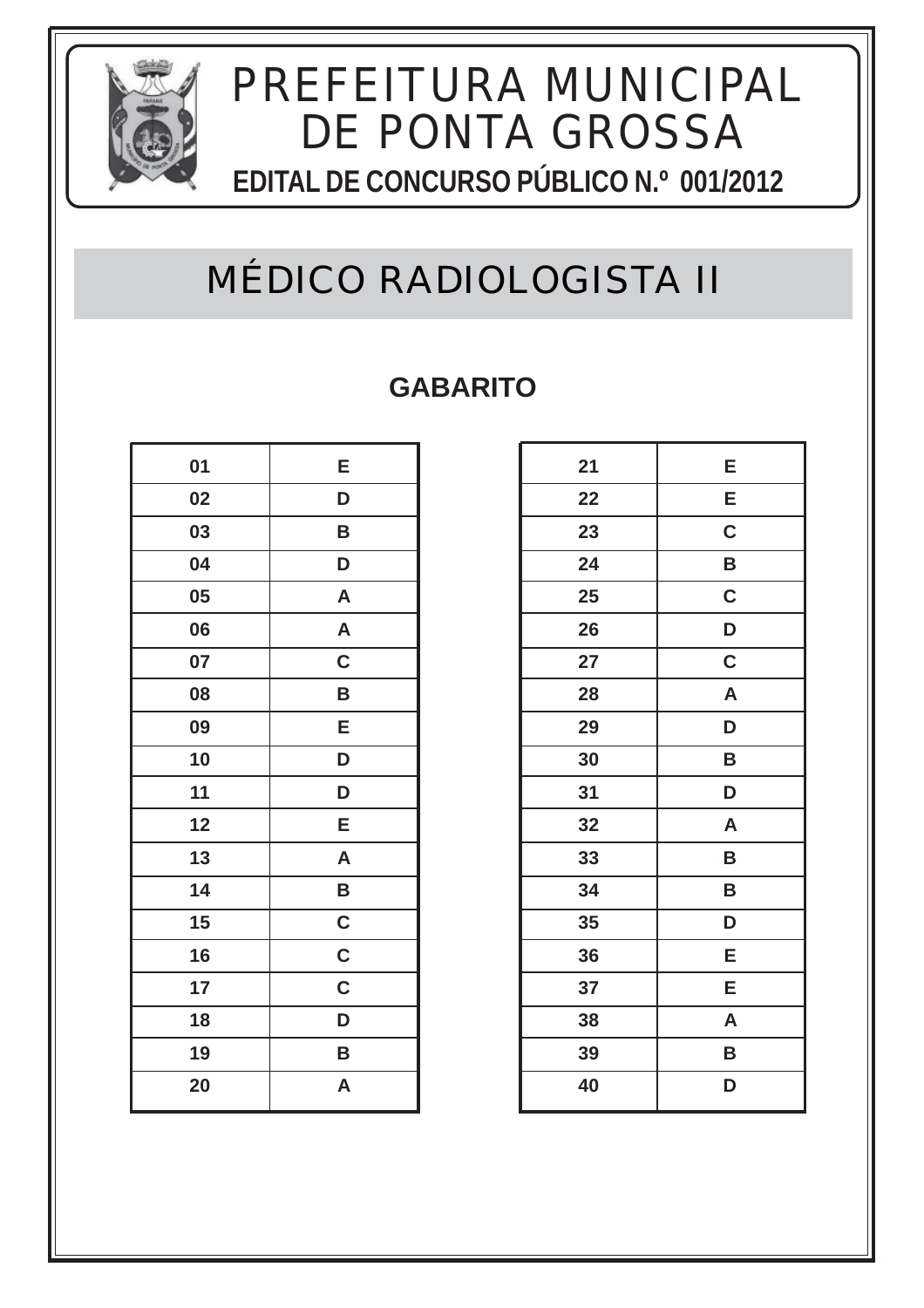

### MÉDICO SEGURANÇA DO TRABALHO II

| 01 | E                       |
|----|-------------------------|
| 02 | D                       |
| 03 | B                       |
| 04 | D                       |
| 05 | A                       |
| 06 | $\overline{\mathsf{A}}$ |
| 07 | $\mathbf C$             |
| 08 | B                       |
| 09 | E                       |
| 10 | D                       |
| 11 | D                       |
| 12 | E                       |
| 13 | $\mathsf{A}$            |
| 14 | B                       |
| 15 | $\mathbf C$             |
| 16 | $\mathbf C$             |
| 17 | $\mathbf C$             |
| 18 | D                       |
| 19 | B                       |
| 20 | A                       |

| 21 | A           |
|----|-------------|
| 22 | $\mathbf C$ |
| 23 | B           |
| 24 | D           |
| 25 | D           |
| 26 | $\mathbf C$ |
| 27 | $\mathbf C$ |
| 28 | $\mathbf C$ |
| 29 | D           |
| 30 | B           |
| 31 | E           |
| 32 | A           |
| 33 | B           |
| 34 | B           |
| 35 | D           |
| 36 | $\mathbf C$ |
| 37 | A           |
| 38 | D           |
| 39 | B           |
| 40 | E           |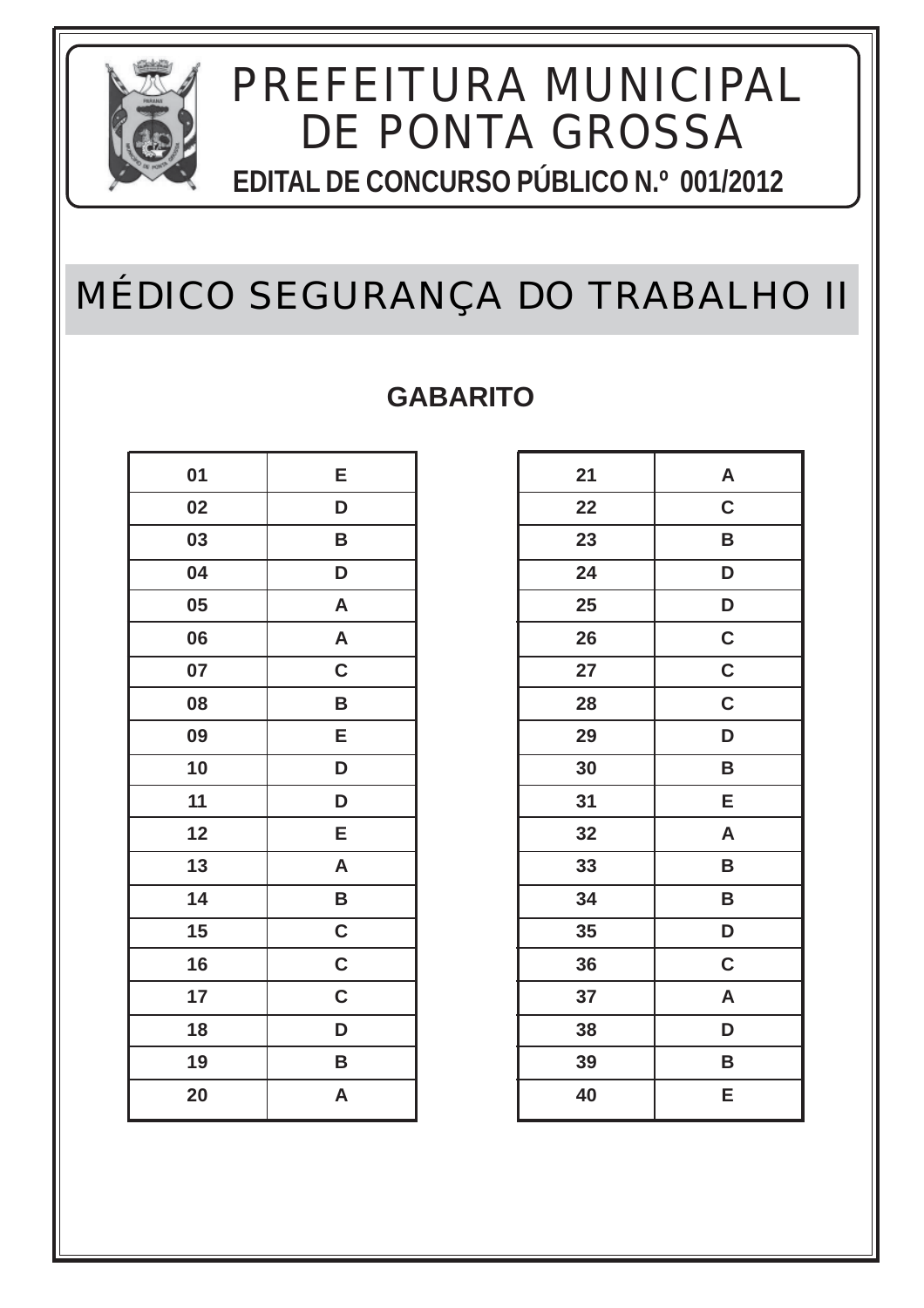

### MÉDICO SOCORRISTA

| 01 | E           |
|----|-------------|
| 02 | D           |
| 03 | B           |
| 04 | D           |
| 05 | A           |
| 06 | A           |
| 07 | $\mathbf C$ |
| 08 | B           |
| 09 | E           |
| 10 | D           |
| 11 | D           |
| 12 | Е           |
| 13 | A           |
| 14 | B           |
| 15 | $\mathbf C$ |
| 16 | $\mathbf C$ |
| 17 | $\mathbf C$ |
| 18 | D           |
| 19 | B           |
| 20 | A           |

| 21 | A                       |
|----|-------------------------|
| 22 | A                       |
| 23 | C                       |
| 24 | D                       |
| 25 | $\mathbf C$             |
| 26 | D                       |
| 27 | B                       |
| 28 | E                       |
| 29 | E                       |
| 30 | B                       |
| 31 | B                       |
| 32 | B                       |
| 33 | $\mathbf C$             |
| 34 | $\overline{\mathsf{E}}$ |
| 35 | D                       |
| 36 | $\mathbf C$             |
| 37 | D                       |
| 38 | E                       |
| 39 | $\mathsf{A}$            |
| 40 | A                       |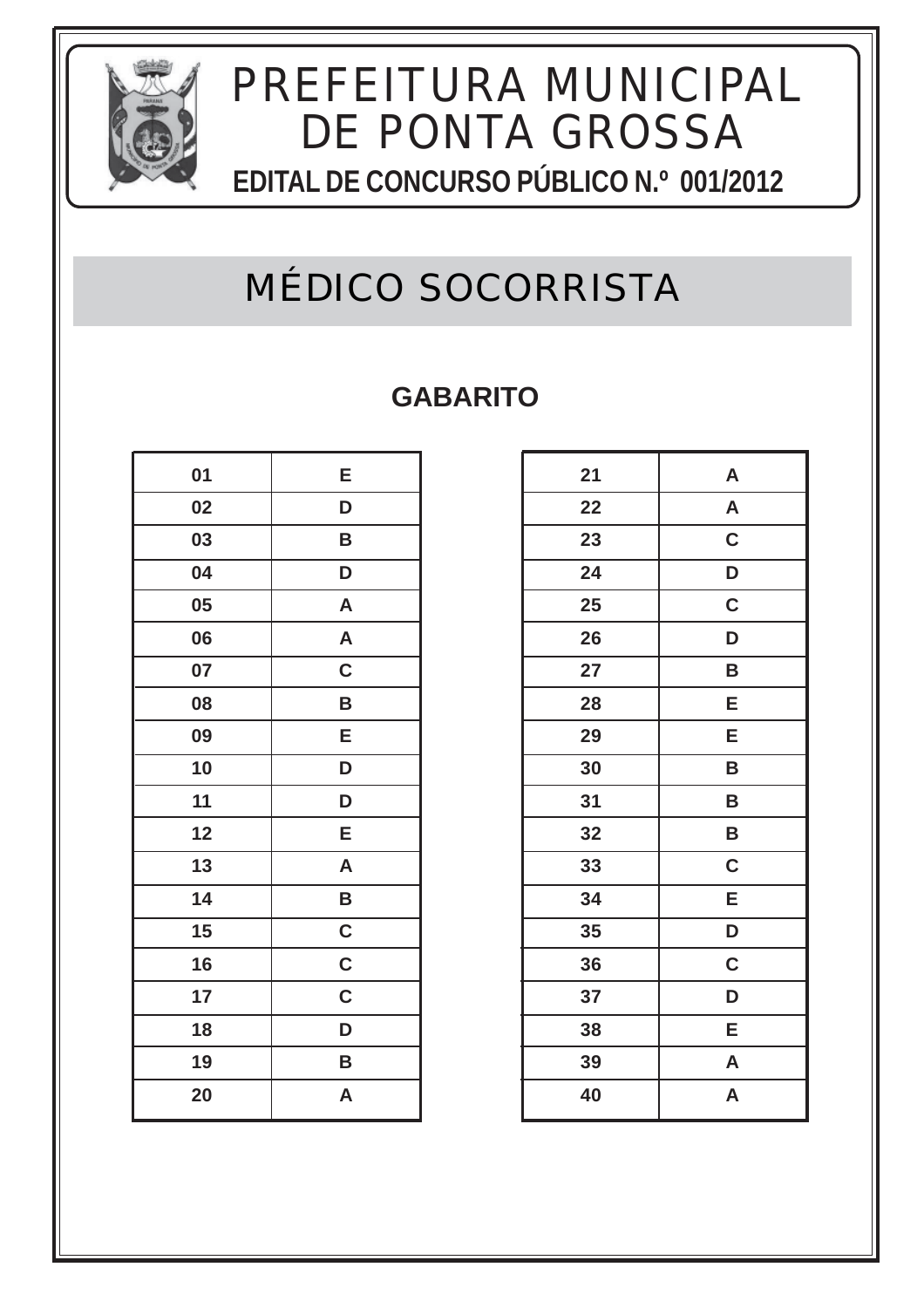

### MOTORISTA DE CARRETA

| 01 | E                       |
|----|-------------------------|
| 02 | $\overline{\mathsf{A}}$ |
| 03 | D                       |
| 04 | B                       |
| 05 | B                       |
| 06 | $\mathbf C$             |
| 07 | $\mathsf{A}$            |
| 08 | E                       |
| 09 | A                       |
| 10 | D                       |
| 11 | Е                       |
| 12 | D                       |
| 13 | B                       |
| 14 | $\mathsf{A}$            |
| 15 | B                       |
| 16 | B                       |
| 17 | E                       |
| 18 | A                       |
| 19 | $\mathbf C$             |
| 20 | E                       |

| 21 | $\mathbf C$               |
|----|---------------------------|
| 22 | $\boldsymbol{\mathsf{A}}$ |
| 23 | D                         |
| 24 | E                         |
| 25 | D                         |
| 26 | A                         |
| 27 | B                         |
| 28 | $\mathbf C$               |
| 29 | $\mathbf C$               |
| 30 | D                         |
| 31 | B                         |
| 32 | E                         |
| 33 | $\overline{\mathsf{A}}$   |
| 34 | $\mathbf C$               |
| 35 | E                         |
| 36 | B                         |
| 37 | D                         |
| 38 | E                         |
| 39 | $\mathsf{A}$              |
| 40 | C                         |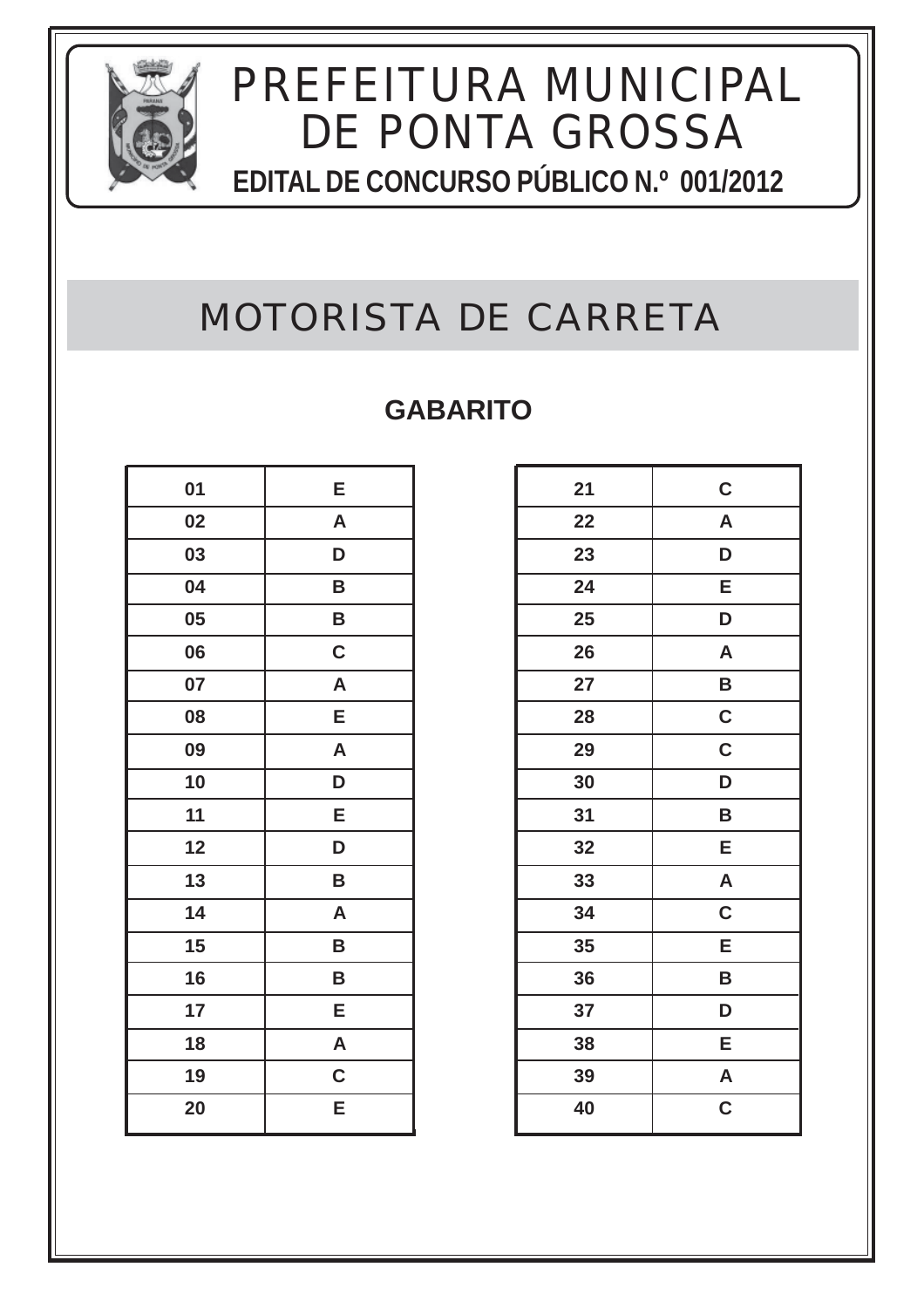

### OPERADOR DE CALDEIRA DE USINA DE ASFALTO

| 01 | E            |
|----|--------------|
| 02 | $\mathsf{A}$ |
| 03 | D            |
| 04 | B            |
| 05 | $\mathbf C$  |
| 06 | $\mathsf{A}$ |
| 07 | Е            |
| 08 | D            |
| 09 | B            |
| 10 | $\mathbf C$  |
| 11 | A            |
| 12 | E            |
| 13 | A            |
| 14 | D            |
| 15 | B            |
| 16 | E            |
| 17 | D            |
| 18 | B            |
| 19 | E            |
| 20 | D            |

| 21 | B           |
|----|-------------|
| 22 | A           |
| 23 | D           |
| 24 | A           |
| 25 | A           |
| 26 | B           |
| 27 | D           |
| 28 | B           |
| 29 | $\mathbf C$ |
| 30 | E           |
| 31 | A           |
| 32 | B           |
| 33 | A           |
| 34 | E           |
| 35 | D           |
| 36 | $\mathbf C$ |
| 37 | $\mathbf C$ |
| 38 | B           |
| 39 | D           |
| 40 | E           |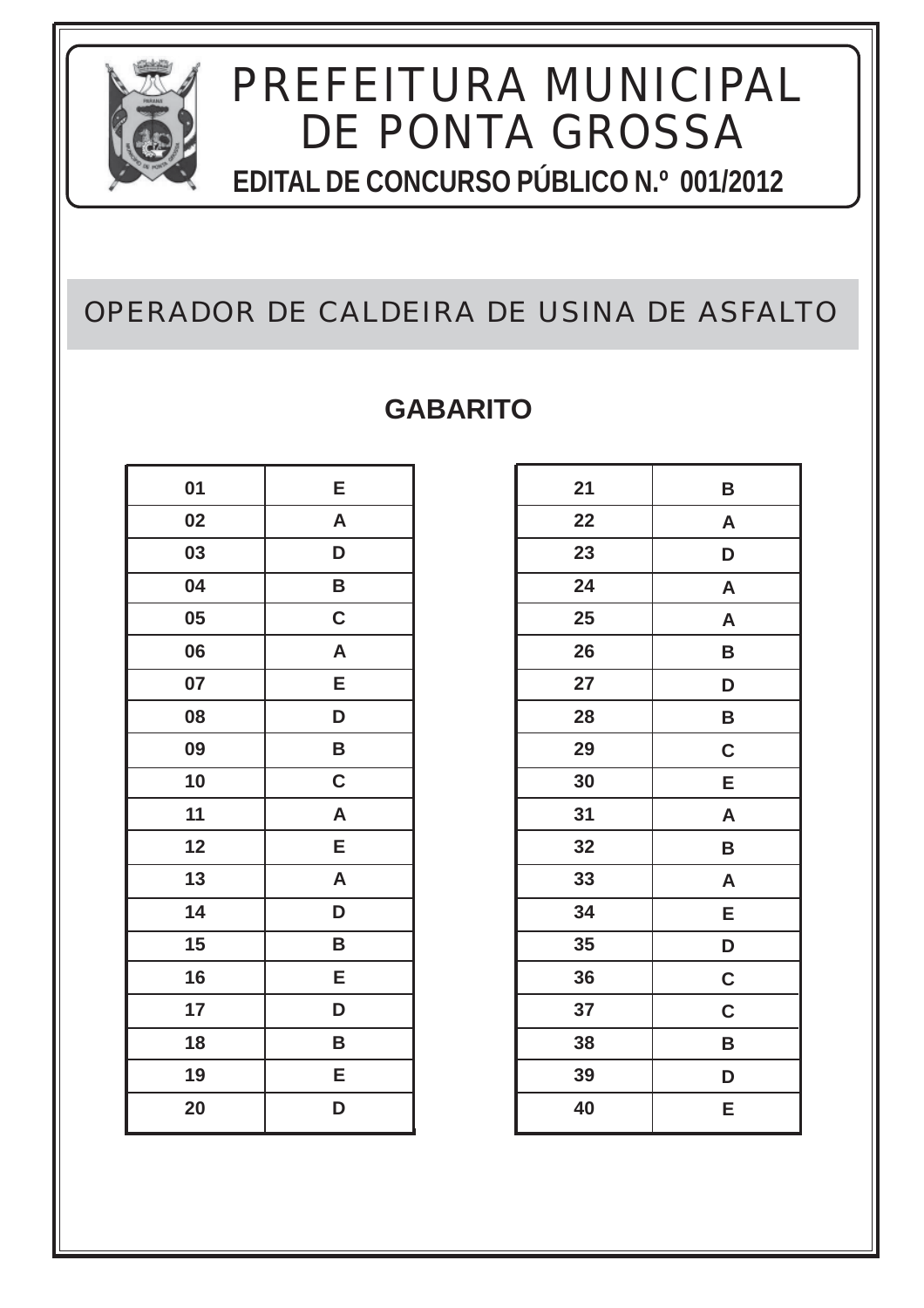

### OPERADOR DE ESCAVADEIRA HIDRÁULICA

| 01 | E            |
|----|--------------|
| 02 | $\mathsf{A}$ |
| 03 | D            |
| 04 | B            |
| 05 | B            |
| 06 | $\mathbf C$  |
| 07 | $\mathsf{A}$ |
| 08 | Е            |
| 09 | $\mathsf{A}$ |
| 10 | D            |
| 11 | Е            |
| 12 | D            |
| 13 | B            |
| 14 | $\mathsf{A}$ |
| 15 | B            |
| 16 | B            |
| 17 | E            |
| 18 | A            |
| 19 | $\mathbf C$  |
| 20 | Е            |

| $\mathbf C$               |
|---------------------------|
| $\boldsymbol{\mathsf{A}}$ |
| D                         |
| E                         |
| D                         |
| A                         |
| B                         |
| C                         |
| C                         |
| D                         |
| B                         |
| Е                         |
| $\overline{\mathsf{A}}$   |
| C                         |
| E                         |
| B                         |
| D                         |
| E                         |
| $\overline{\mathsf{A}}$   |
| C                         |
|                           |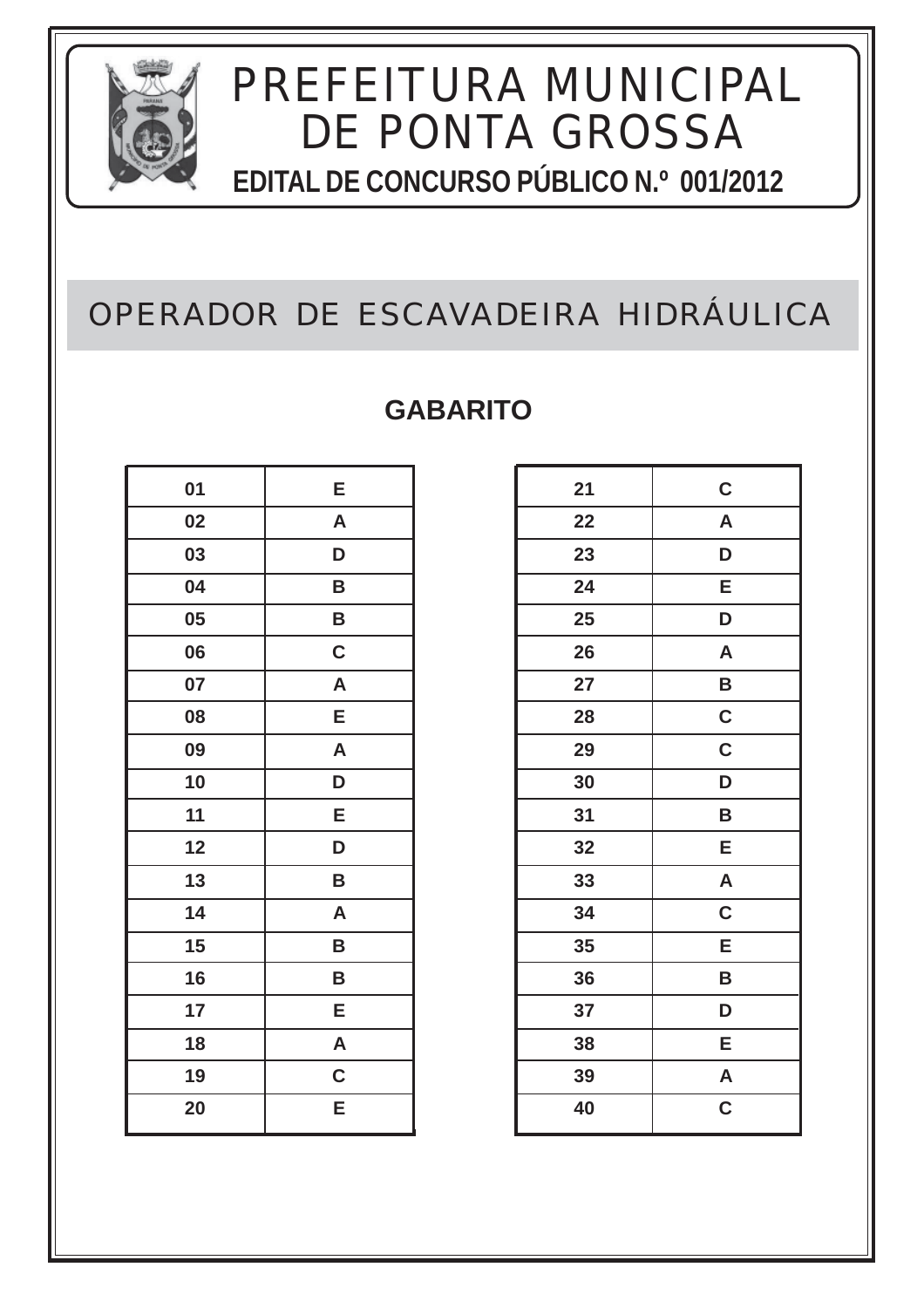

### OPERADOR DE ESPARGIDOR DE ASFALTO

| 01 | E            |
|----|--------------|
| 02 | $\mathsf{A}$ |
| 03 | D            |
| 04 | B            |
| 05 | B            |
| 06 | $\mathbf C$  |
| 07 | $\mathsf{A}$ |
| 08 | E            |
| 09 | A            |
| 10 | D            |
| 11 | Е            |
| 12 | D            |
| 13 | B            |
| 14 | $\mathsf{A}$ |
| 15 | B            |
| 16 | B            |
| 17 | E            |
| 18 | A            |
| 19 | $\mathbf C$  |
| 20 | Е            |

| 21 | $\mathbf C$  |
|----|--------------|
| 22 | A            |
| 23 | D            |
| 24 | E            |
| 25 | D            |
| 26 | A            |
| 27 | B            |
| 28 | C            |
| 29 | C            |
| 30 | D            |
| 31 | B            |
| 32 | E            |
| 33 | $\mathsf{A}$ |
| 34 | C            |
| 35 | E            |
| 36 | B            |
| 37 | D            |
| 38 | E            |
| 39 | A            |
| 40 | C            |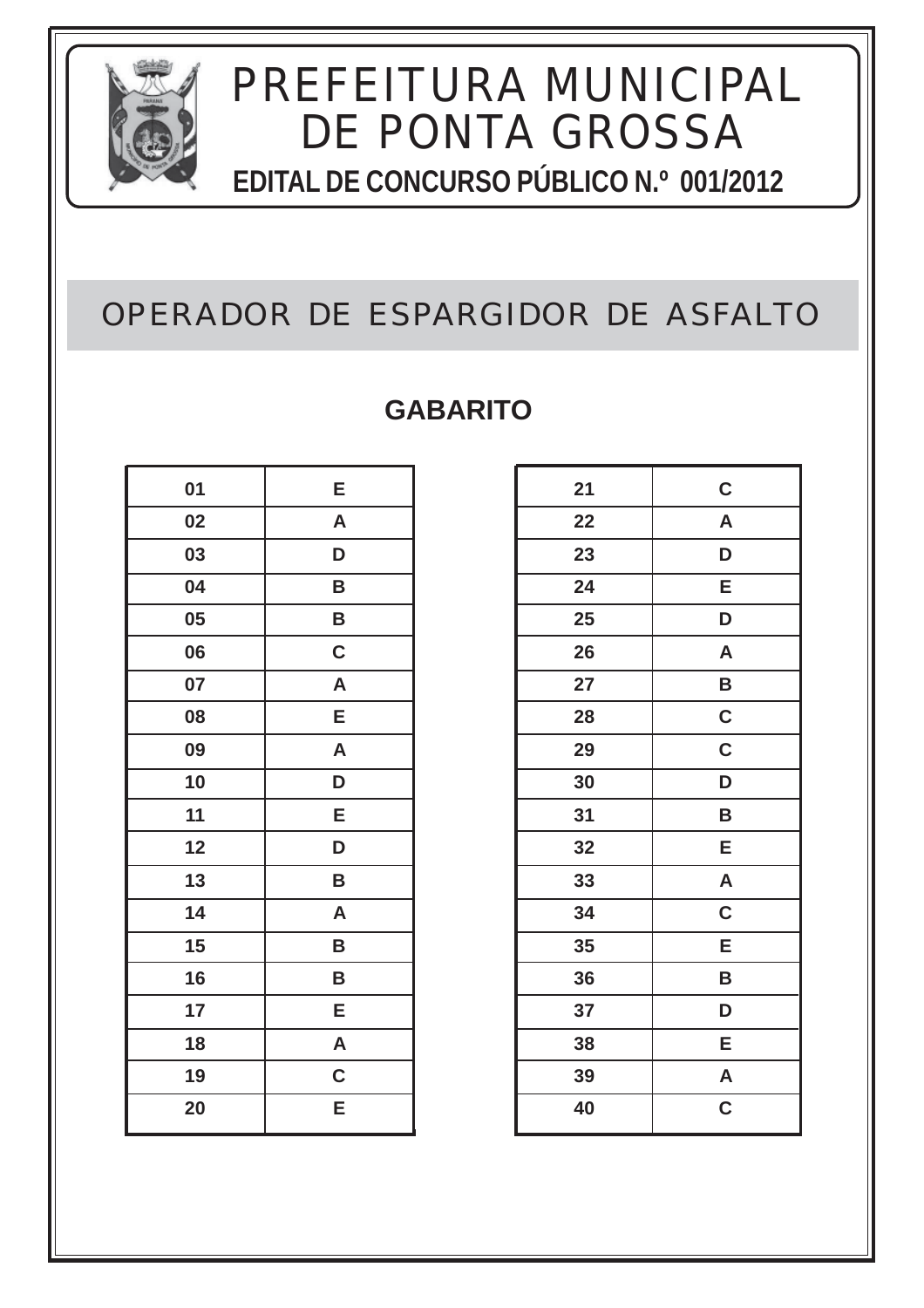

### OPERADOR DE MOTONIVELADORA

| 01 | E            |
|----|--------------|
| 02 | $\mathsf{A}$ |
| 03 | D            |
| 04 | B            |
| 05 | B            |
| 06 | $\mathbf C$  |
| 07 | A            |
| 08 | E            |
| 09 | A            |
| 10 | D            |
| 11 | Е            |
| 12 | D            |
| 13 | B            |
| 14 | $\mathsf{A}$ |
| 15 | B            |
| 16 | B            |
| 17 | E            |
| 18 | A            |
| 19 | $\mathbf C$  |
| 20 | E            |

| 21 | $\mathbf C$             |
|----|-------------------------|
| 22 | A                       |
| 23 | D                       |
| 24 | E                       |
| 25 | D                       |
| 26 | A                       |
| 27 | B                       |
| 28 | C                       |
| 29 | C                       |
| 30 | D                       |
| 31 | B                       |
| 32 | E                       |
| 33 | $\overline{\mathsf{A}}$ |
| 34 | $\mathbf C$             |
| 35 | E                       |
| 36 | B                       |
| 37 | D                       |
| 38 | E                       |
| 39 | A                       |
| 40 | C                       |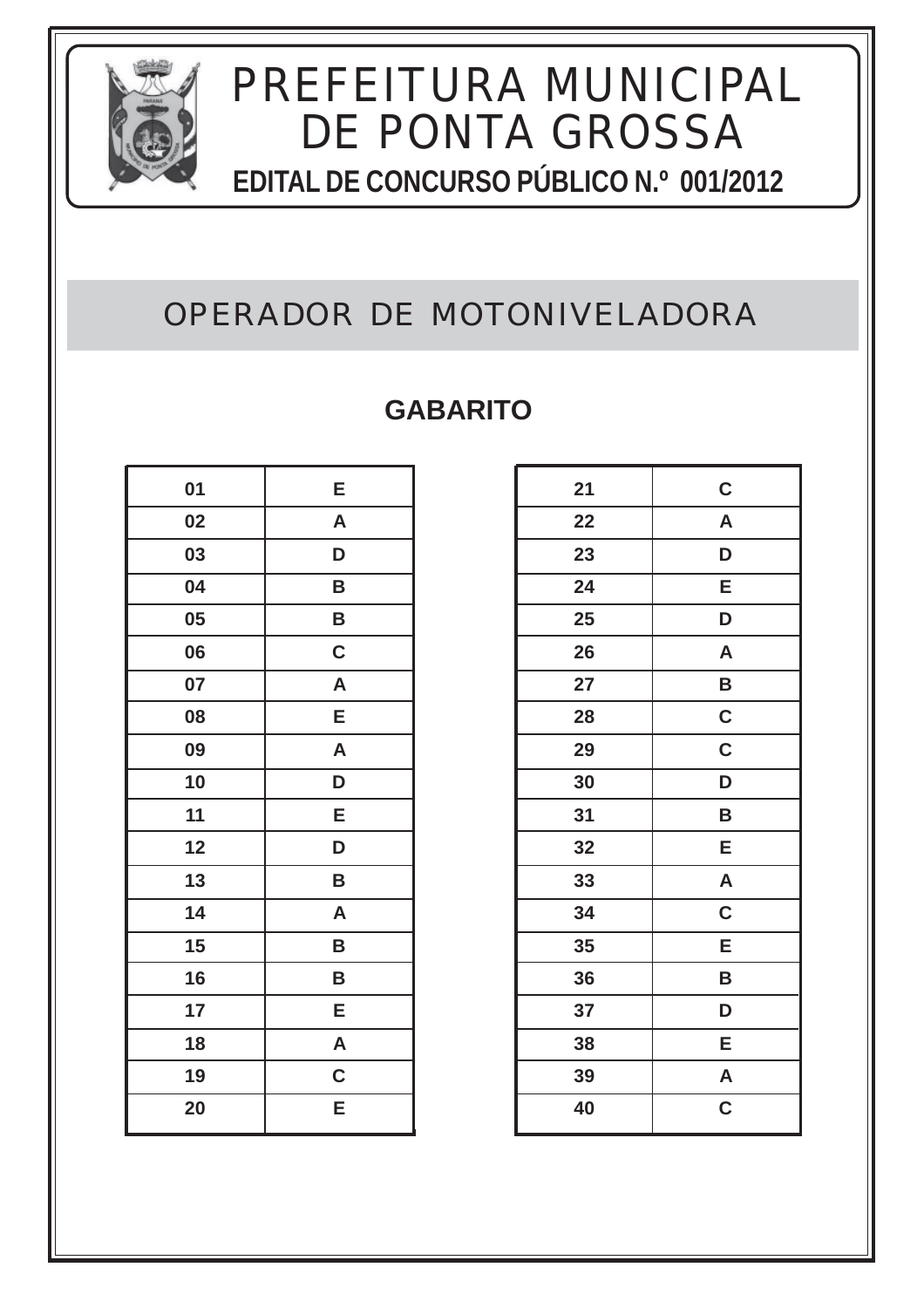

### OPERADOR DE PÁ-CARREGADEIRA

| 01 | E            |
|----|--------------|
| 02 | A            |
| 03 | D            |
| 04 | B            |
| 05 | B            |
| 06 | $\mathbf C$  |
| 07 | A            |
| 08 | E            |
| 09 | A            |
| 10 | D            |
| 11 | E            |
| 12 | D            |
| 13 | B            |
| 14 | $\mathsf{A}$ |
| 15 | B            |
| 16 | B            |
| 17 | Е            |
| 18 | A            |
| 19 | $\mathbf C$  |
| 20 | E            |

| 21 | $\mathbf C$             |
|----|-------------------------|
| 22 | A                       |
| 23 | D                       |
| 24 | E                       |
| 25 | D                       |
| 26 | A                       |
| 27 | B                       |
| 28 | C                       |
| 29 | C                       |
| 30 | D                       |
| 31 | B                       |
| 32 | E                       |
| 33 | $\overline{\mathsf{A}}$ |
| 34 | $\overline{\mathsf{C}}$ |
| 35 | E                       |
| 36 | B                       |
| 37 | D                       |
| 38 | E                       |
| 39 | A                       |
| 40 | C                       |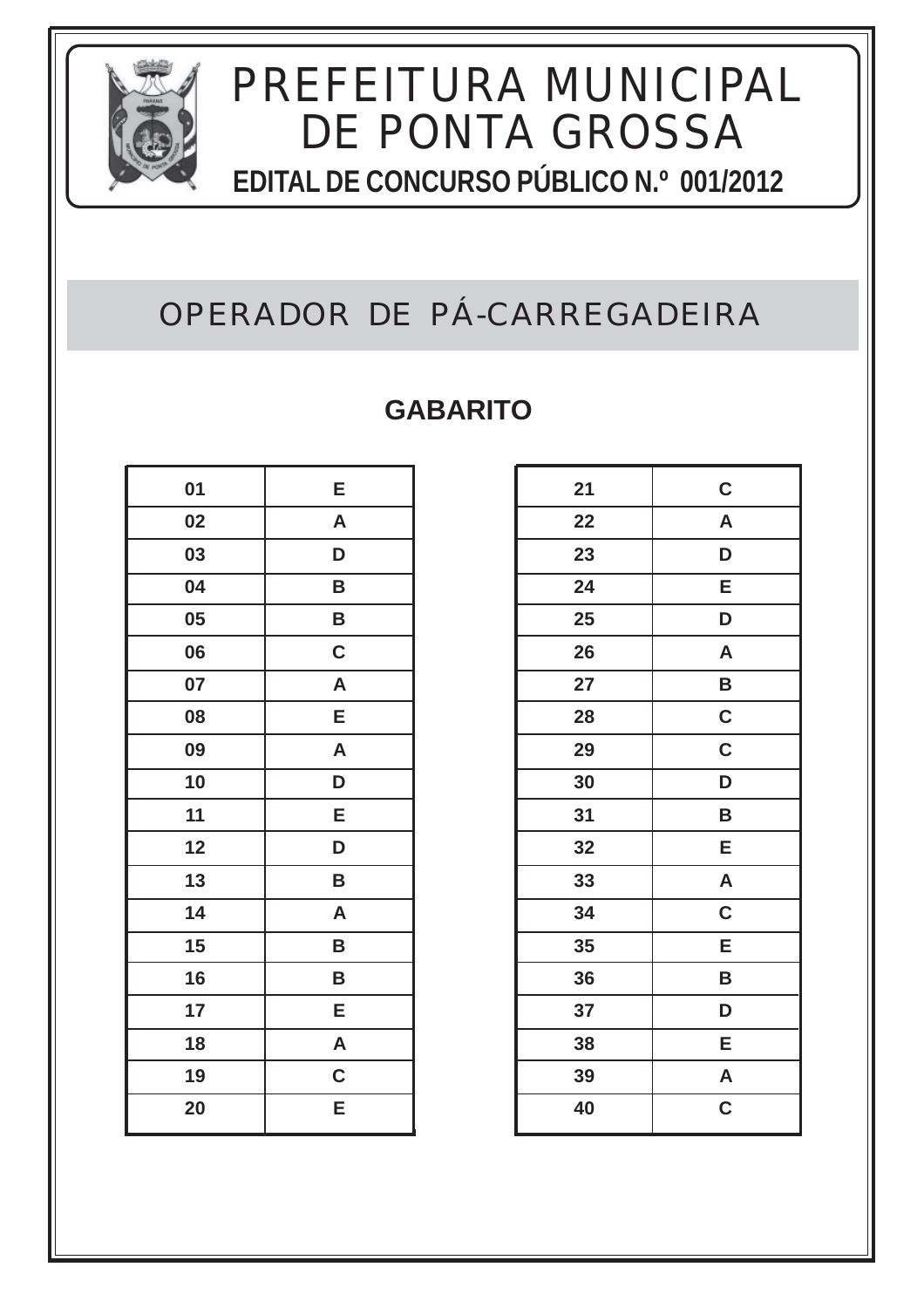

### OPERADOR DE RETROESCAVADEIRA

| 01 | E            |
|----|--------------|
| 02 | A            |
| 03 | D            |
| 04 | B            |
| 05 | B            |
| 06 | $\mathbf C$  |
| 07 | $\mathsf{A}$ |
| 08 | E            |
| 09 | A            |
| 10 | D            |
| 11 | Е            |
| 12 | D            |
| 13 | B            |
| 14 | $\mathsf{A}$ |
| 15 | B            |
| 16 | B            |
| 17 | Е            |
| 18 | A            |
| 19 | $\mathbf C$  |
| 20 | Е            |

| 21 | $\mathbf C$               |
|----|---------------------------|
| 22 | $\boldsymbol{\mathsf{A}}$ |
| 23 | D                         |
| 24 | E                         |
| 25 | D                         |
| 26 | A                         |
| 27 | B                         |
| 28 | $\mathsf{C}$              |
| 29 | C                         |
| 30 | D                         |
| 31 | B                         |
| 32 | E                         |
| 33 | $\overline{\mathsf{A}}$   |
| 34 | C                         |
| 35 | E                         |
| 36 | B                         |
| 37 | D                         |
| 38 | E                         |
| 39 | $\overline{\mathsf{A}}$   |
| 40 | C                         |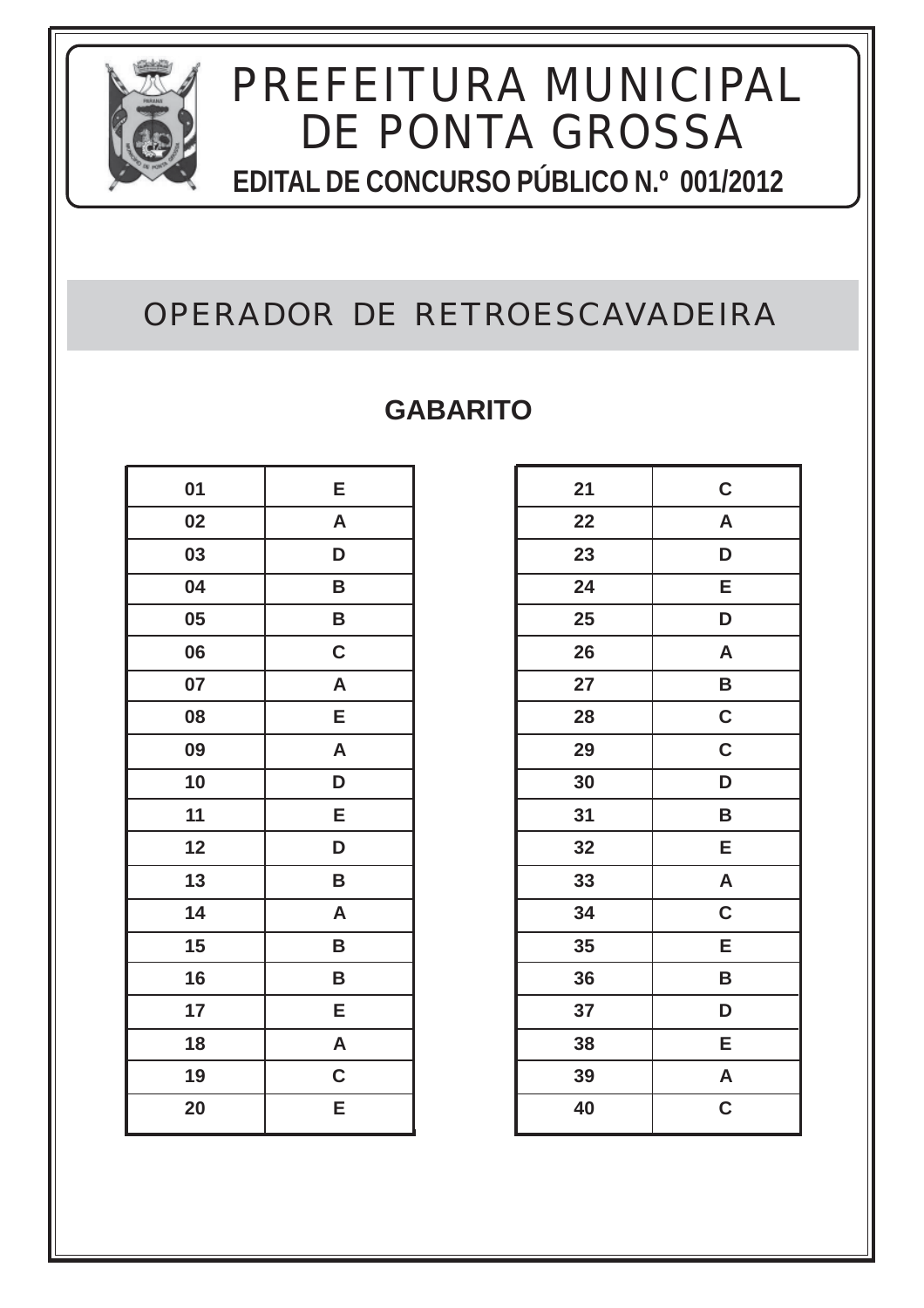

### OPERADOR DE ROLO-COMPACTADOR

| 01 | E            |
|----|--------------|
| 02 | $\mathsf{A}$ |
| 03 | D            |
| 04 | B            |
| 05 | B            |
| 06 | $\mathbf C$  |
| 07 | A            |
| 08 | E            |
| 09 | A            |
| 10 | D            |
| 11 | Е            |
| 12 | D            |
| 13 | B            |
| 14 | $\mathsf{A}$ |
| 15 | B            |
| 16 | B            |
| 17 | E            |
| 18 | A            |
| 19 | $\mathbf C$  |
| 20 | E            |

| 21 | $\mathbf C$             |
|----|-------------------------|
| 22 | A                       |
| 23 | D                       |
| 24 | E                       |
| 25 | D                       |
| 26 | A                       |
| 27 | B                       |
| 28 | C                       |
| 29 | C                       |
| 30 | D                       |
| 31 | B                       |
| 32 | E                       |
| 33 | $\overline{\mathsf{A}}$ |
| 34 | $\overline{\mathsf{C}}$ |
| 35 | E                       |
| 36 | B                       |
| 37 | D                       |
| 38 | E                       |
| 39 | A                       |
| 40 | C                       |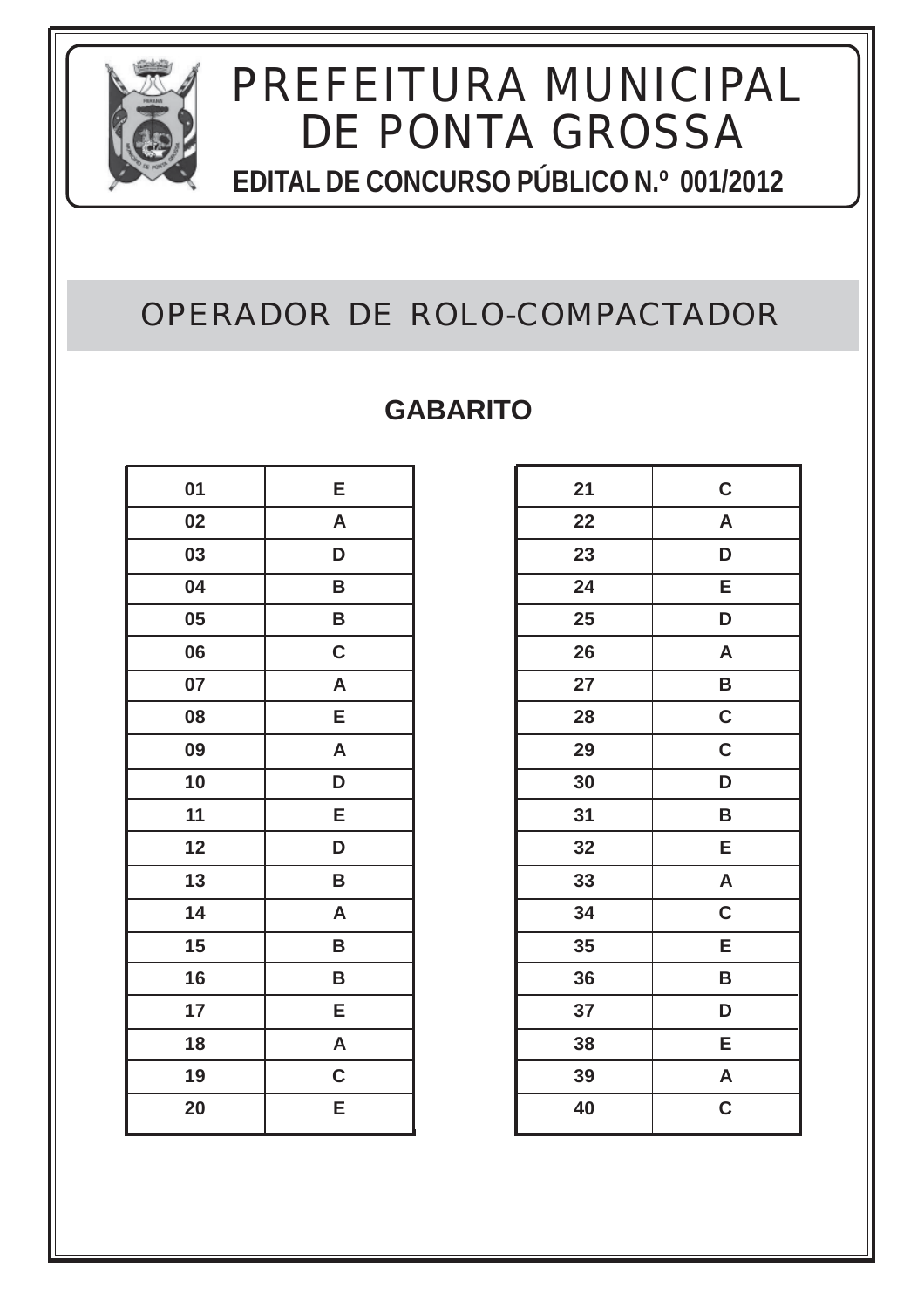

### OPERADOR DE TRATOR DE PNEUS

| 01 | E            |
|----|--------------|
| 02 | A            |
| 03 | D            |
| 04 | B            |
| 05 | B            |
| 06 | $\mathbf C$  |
| 07 | $\mathsf{A}$ |
| 08 | Е            |
| 09 | A            |
| 10 | D            |
| 11 | Е            |
| 12 | D            |
| 13 | B            |
| 14 | $\mathsf{A}$ |
| 15 | B            |
| 16 | B            |
| 17 | E            |
| 18 | A            |
| 19 | $\mathbf C$  |
| 20 | E            |

| 21 | $\mathbf C$             |
|----|-------------------------|
| 22 | A                       |
| 23 | D                       |
| 24 | E                       |
| 25 | D                       |
| 26 | A                       |
| 27 | B                       |
| 28 | $\mathbf C$             |
| 29 | $\mathbf C$             |
| 30 | D                       |
| 31 | B                       |
| 32 | E                       |
| 33 | A                       |
| 34 | $\overline{\mathsf{C}}$ |
| 35 | E                       |
| 36 | B                       |
| 37 | D                       |
| 38 | E                       |
| 39 | $\mathsf{A}$            |
| 40 | C                       |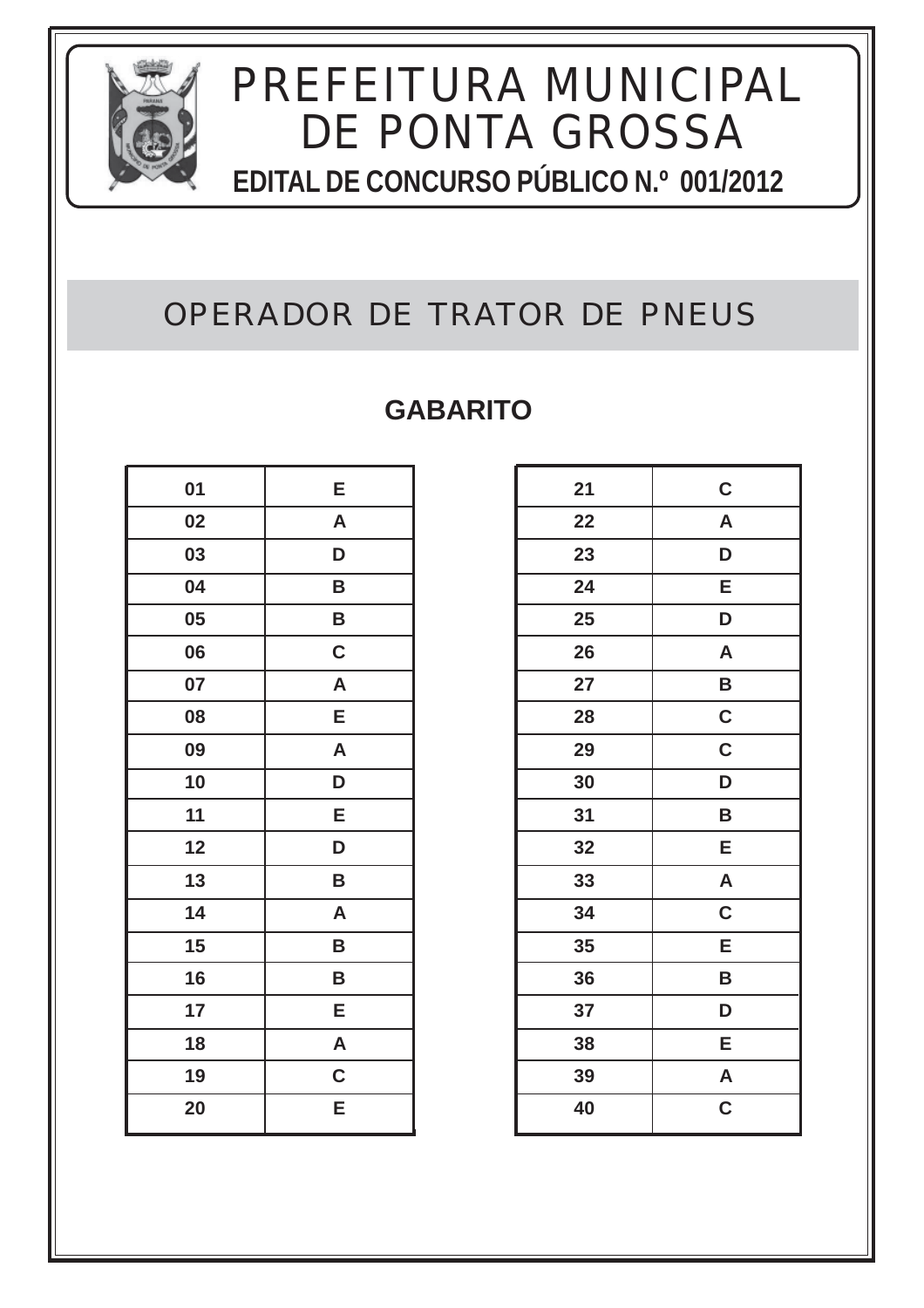

# PEDREIRO

| 01 | E            |
|----|--------------|
| 02 | $\mathsf{A}$ |
| 03 | D            |
| 04 | B            |
| 05 | $\mathbf C$  |
| 06 | $\mathsf{A}$ |
| 07 | E            |
| 08 | D            |
| 09 | B            |
| 10 | C            |
| 11 | A            |
| 12 | E            |
| 13 | A            |
| 14 | D            |
| 15 | B            |
| 16 | E            |
| 17 | D            |
| 18 | B            |
| 19 | E            |
| 20 | D            |

| 21 | B            |
|----|--------------|
| 22 | A            |
| 23 | D            |
| 24 | $\mathsf{A}$ |
| 25 | A            |
| 26 | B            |
| 27 | D            |
| 28 | B            |
| 29 | $\mathbf C$  |
| 30 | E            |
| 31 | $\mathsf{A}$ |
| 32 | B            |
| 33 | A            |
| 34 | E            |
| 35 | D            |
| 36 | $\mathbf C$  |
| 37 | $\mathbf C$  |
| 38 | B            |
| 39 | D            |
| 40 | Е            |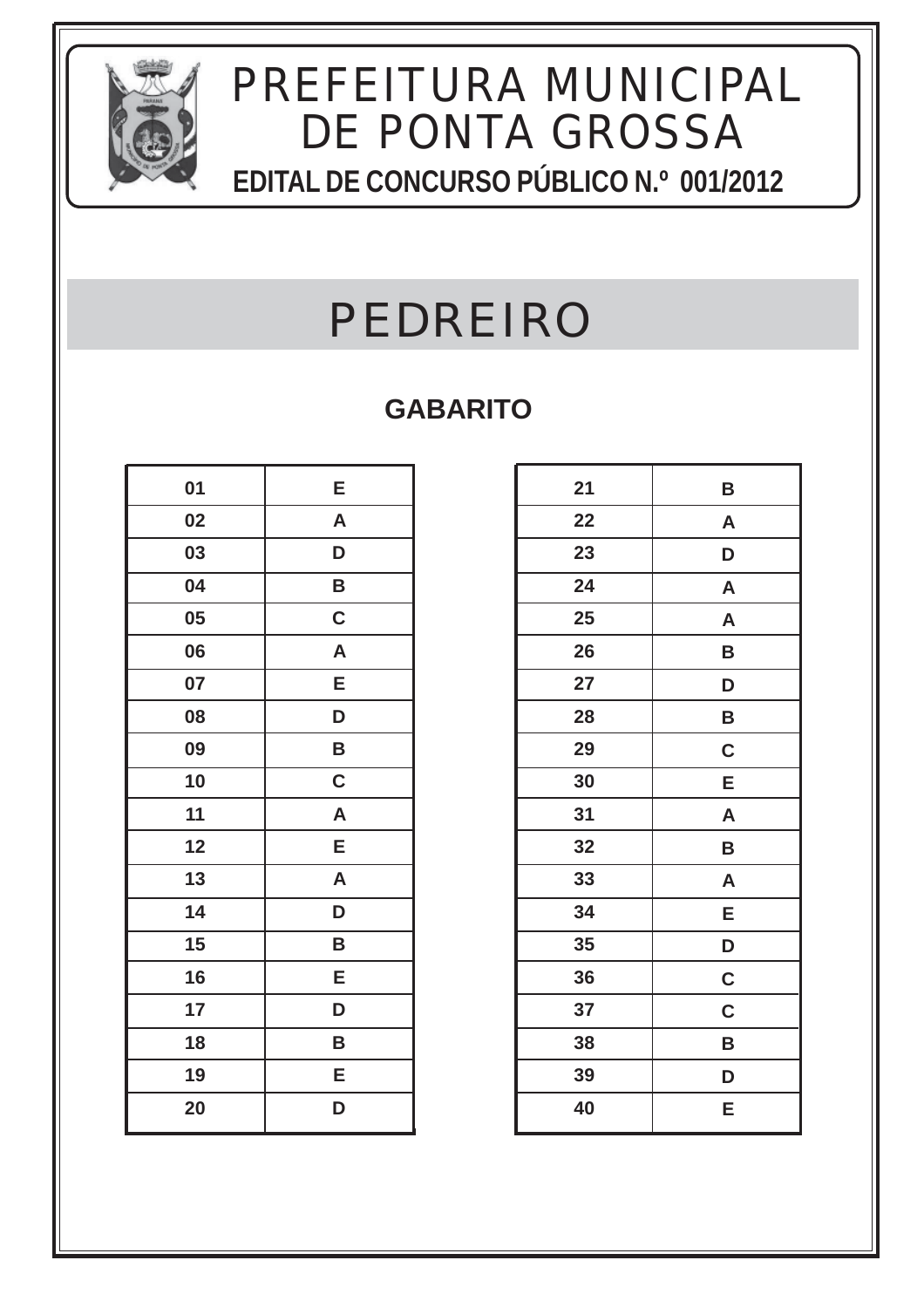

# PINTOR DE PAREDES

| 01 | E            |
|----|--------------|
| 02 | $\mathsf{A}$ |
| 03 | D            |
| 04 | B            |
| 05 | $\mathbf C$  |
| 06 | $\mathsf{A}$ |
| 07 | E            |
| 08 | D            |
| 09 | B            |
| 10 | $\mathbf C$  |
| 11 | A            |
| 12 | E            |
| 13 | A            |
| 14 | D            |
| 15 | B            |
| 16 | E            |
| 17 | D            |
| 18 | B            |
| 19 | E            |
| 20 | D            |

| 21 | B                         |
|----|---------------------------|
| 22 | $\boldsymbol{\mathsf{A}}$ |
| 23 | D                         |
| 24 | $\mathsf{A}$              |
| 25 | A                         |
| 26 | B                         |
| 27 | D                         |
| 28 | B                         |
| 29 | $\mathbf C$               |
| 30 | E                         |
| 31 | A                         |
| 32 | B                         |
| 33 | A                         |
| 34 | Ε                         |
| 35 | D                         |
| 36 | $\mathbf C$               |
| 37 | $\mathbf C$               |
| 38 | B                         |
| 39 | D                         |
| 40 | Е                         |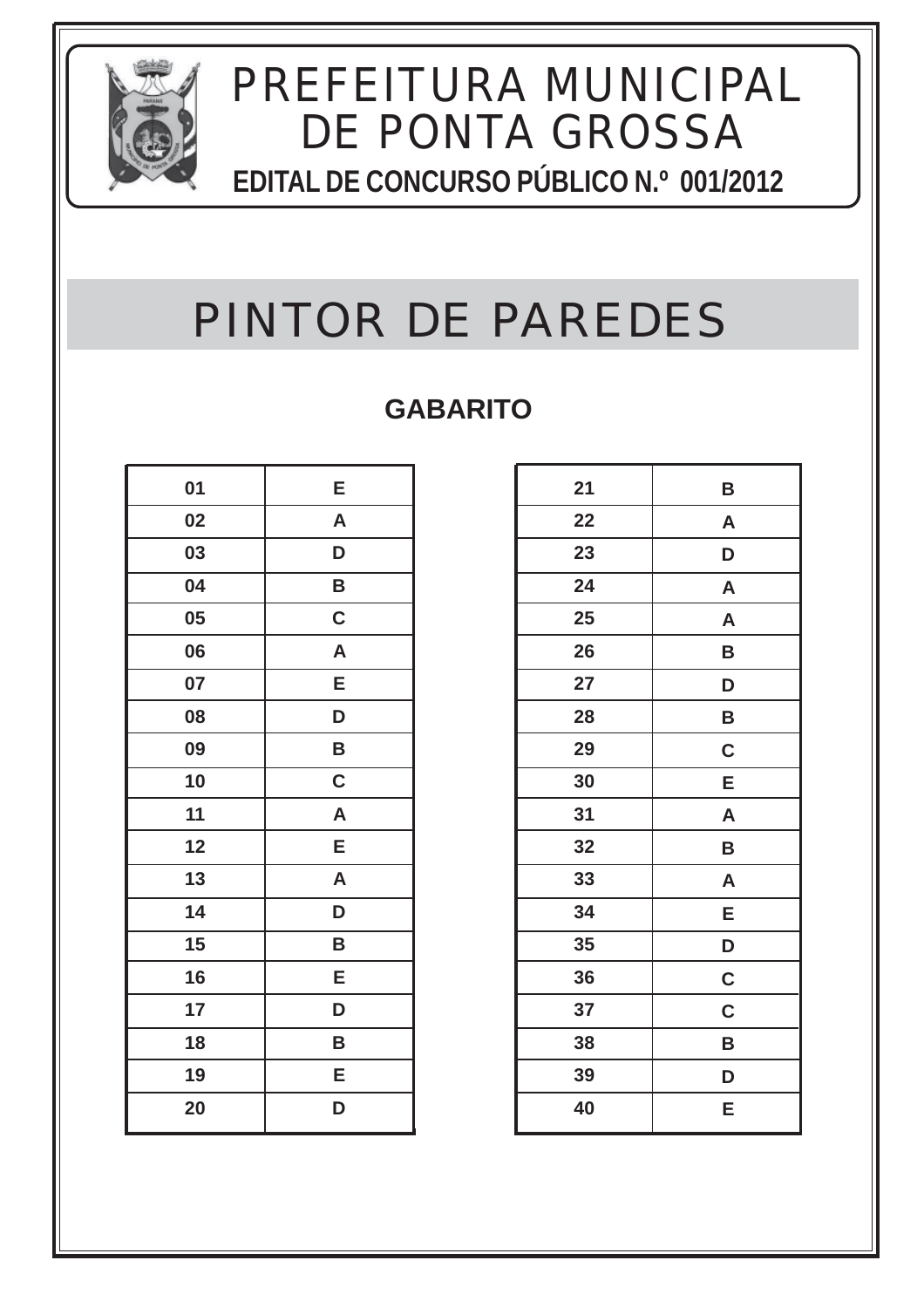

# PINTOR DE VEÍCULOS

| 01 | E                       |
|----|-------------------------|
| 02 | $\overline{\mathsf{A}}$ |
| 03 | D                       |
| 04 | B                       |
| 05 | $\mathbf C$             |
| 06 | A                       |
| 07 | Е                       |
| 08 | D                       |
| 09 | B                       |
| 10 | $\mathbf C$             |
| 11 | A                       |
| 12 | E                       |
| 13 | $\mathsf{A}$            |
| 14 | D                       |
| 15 | B                       |
| 16 | E                       |
| 17 | D                       |
| 18 | B                       |
| 19 | E                       |
| 20 | D                       |

| 21 | B           |
|----|-------------|
| 22 | A           |
| 23 | D           |
| 24 | A           |
| 25 | A           |
| 26 | B           |
| 27 | D           |
| 28 | B           |
| 29 | $\mathbf C$ |
| 30 | Е           |
| 31 | A           |
| 32 | B           |
| 33 | A           |
| 34 | E           |
| 35 | D           |
| 36 | $\mathbf C$ |
| 37 | $\mathbf C$ |
| 38 | B           |
| 39 | D           |
| 40 | Ε           |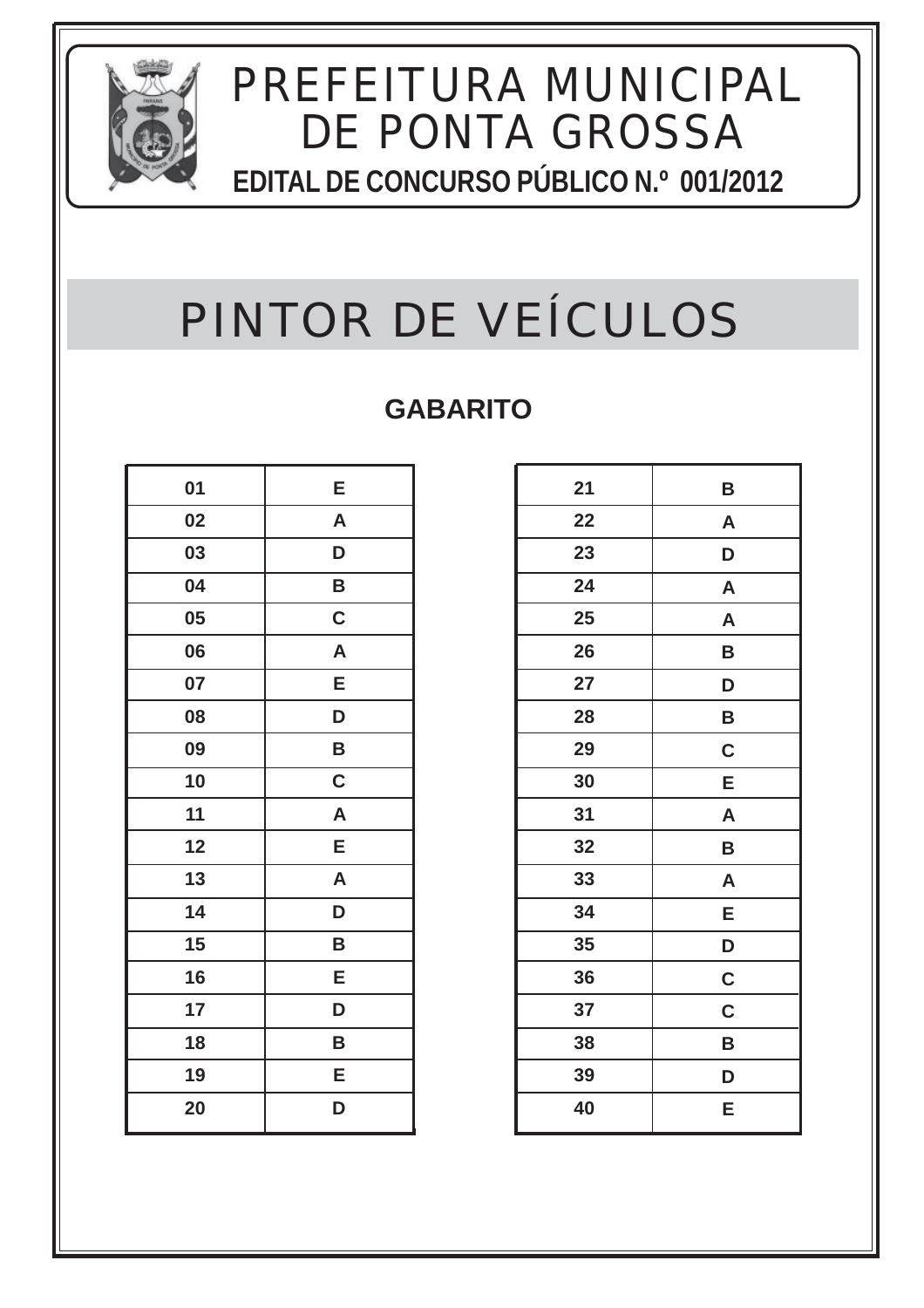

# PINTOR LETRISTA

| 01 | E            |
|----|--------------|
| 02 | $\mathsf{A}$ |
| 03 | D            |
| 04 | B            |
| 05 | $\mathbf C$  |
| 06 | $\mathsf{A}$ |
| 07 | E            |
| 08 | D            |
| 09 | B            |
| 10 | $\mathbf C$  |
| 11 | A            |
| 12 | E            |
| 13 | A            |
| 14 | D            |
| 15 | B            |
| 16 | E            |
| 17 | D            |
| 18 | B            |
| 19 | E            |
| 20 | D            |

| 21 | Β                         |
|----|---------------------------|
| 22 | $\boldsymbol{\mathsf{A}}$ |
| 23 | D                         |
| 24 | $\mathsf{A}$              |
| 25 | A                         |
| 26 | B                         |
| 27 | D                         |
| 28 | B                         |
| 29 | $\mathbf C$               |
| 30 | Ε                         |
| 31 | $\mathsf{A}$              |
| 32 | B                         |
| 33 | A                         |
| 34 | E                         |
| 35 | D                         |
| 36 | $\mathbf C$               |
| 37 | $\mathbf C$               |
| 38 | B                         |
| 39 | D                         |
| 40 | Е                         |